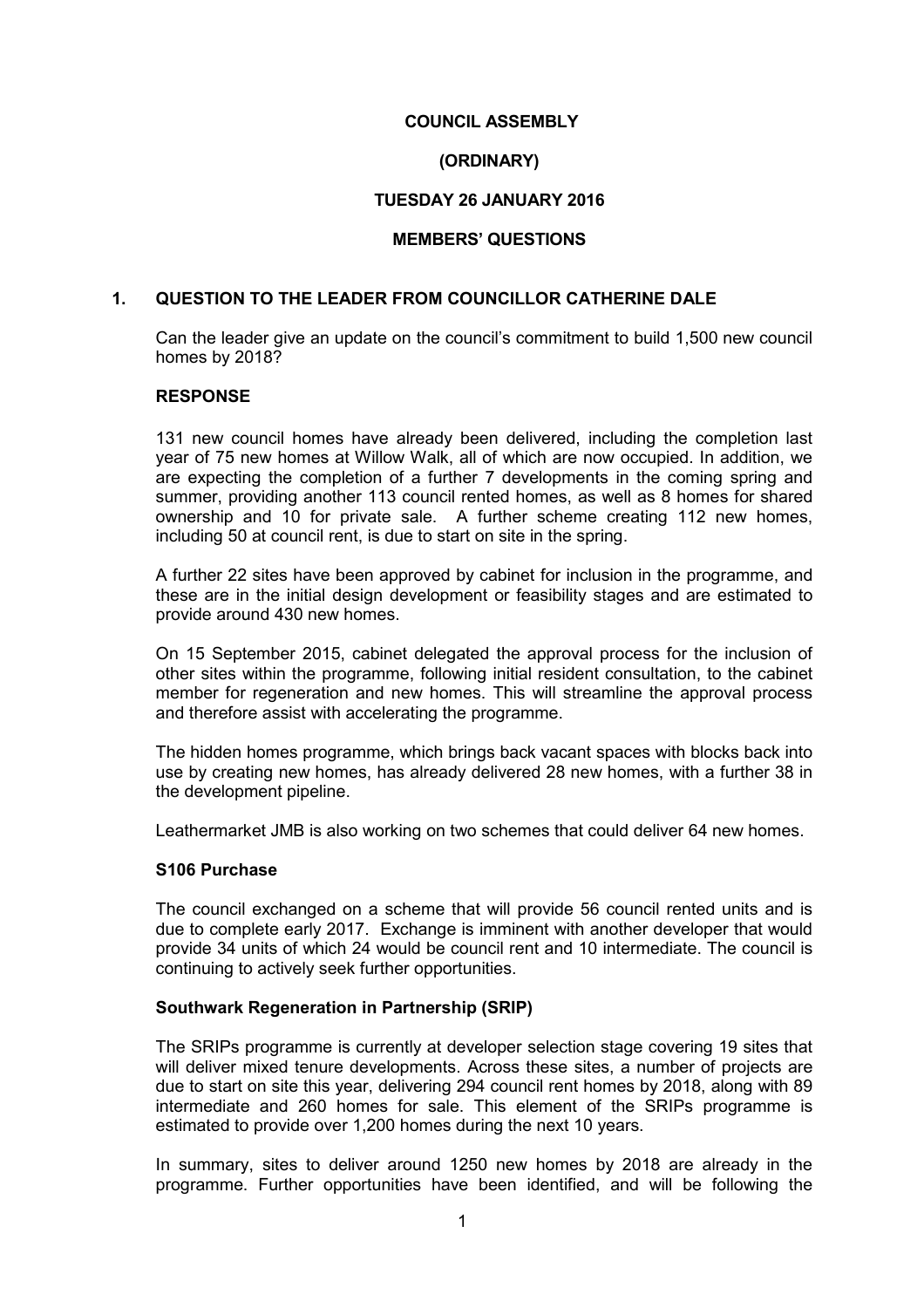process for inclusion in the programme and initial resident consultation, over the next few months. These remaining sites will provide the additional homes required to meet the 1500 target by 2018.

# **2. QUESTION TO THE LEADER FROM COUNCILLOR HAMISH McCALLUM**

Which frontline council services other than youth and play services are facing a 73% budget cut?

# **RESPONSE**

It is simply not correct to say that the council's youth and play budget is taking a 73% cut next year; our budget options are being discussed at cabinet tomorrow and are still to be finalised as we seek to balance the books. While there will be a cut in budget for one part of our youth provision, we estimate that as a minimum, this council is currently committing more than £12m to the young people of this borough, not least the continuing Youth Fund of £1m, student bursaries for those most in need, through our libraries, parks, leisure and arts programmes, the Young Offenders Team, through Secondary and FE Employment and Inclusion and through our ever ambitious apprenticeship scheme. We are also committed to ongoing investment in capital projects such as the Mountview development in Peckham, Free Swim and Gym, the Old Vic scheme, the enhancements to all of our leisure centres and the new Castle Centre opening in the coming months. This is but a small sample of the value that this council places on young people.

Over the last 5 years, this council has had to make savings of over £150m and inevitably this has involved cutting significant parts and sometimes the whole of some services, either in a single year or over a number of years. As the government continues to cut funding for Southwark, we have to find new and different ways to deliver the services that people value, with less money to pay for it. We always try to be more efficient, but the simple scale of government funding reductions means that sometimes we have to take some difficult decisions and focus on allocating the resources that we have in the way that makes most impact.

Rather than cutting the same from every service, we are looking at all services to find the best ways of making savings. For example in Children and Adult services, adult services are taking a higher cut than children's services. We are also protecting our children's social services budget to protect the most vulnerable. These are choices that we are making about limiting the negative impact and protecting our most vulnerable residents first, including our most vulnerable children, young people and families.

While none of us like making cuts in those services that we value, we have no choice but to make changes in order to make the most of the reducing resources that we have available. We are committed to working with the voluntary sector and the young people who use our services to improve and update our youth offer, and we will be undertaking further consultation over and above the widespread discussions that we have already had with both young people in Southwark and our voluntary sector partners, in order to find innovative ways to deliver the services young people in Southwark want and need.

# **3. QUESTION TO THE LEADER FROM COUNCILLOR GAVIN EDWARDS**

Can the leader explain what the likely impact of the government's pay to stay proposals will be for residents in Southwark on social rents?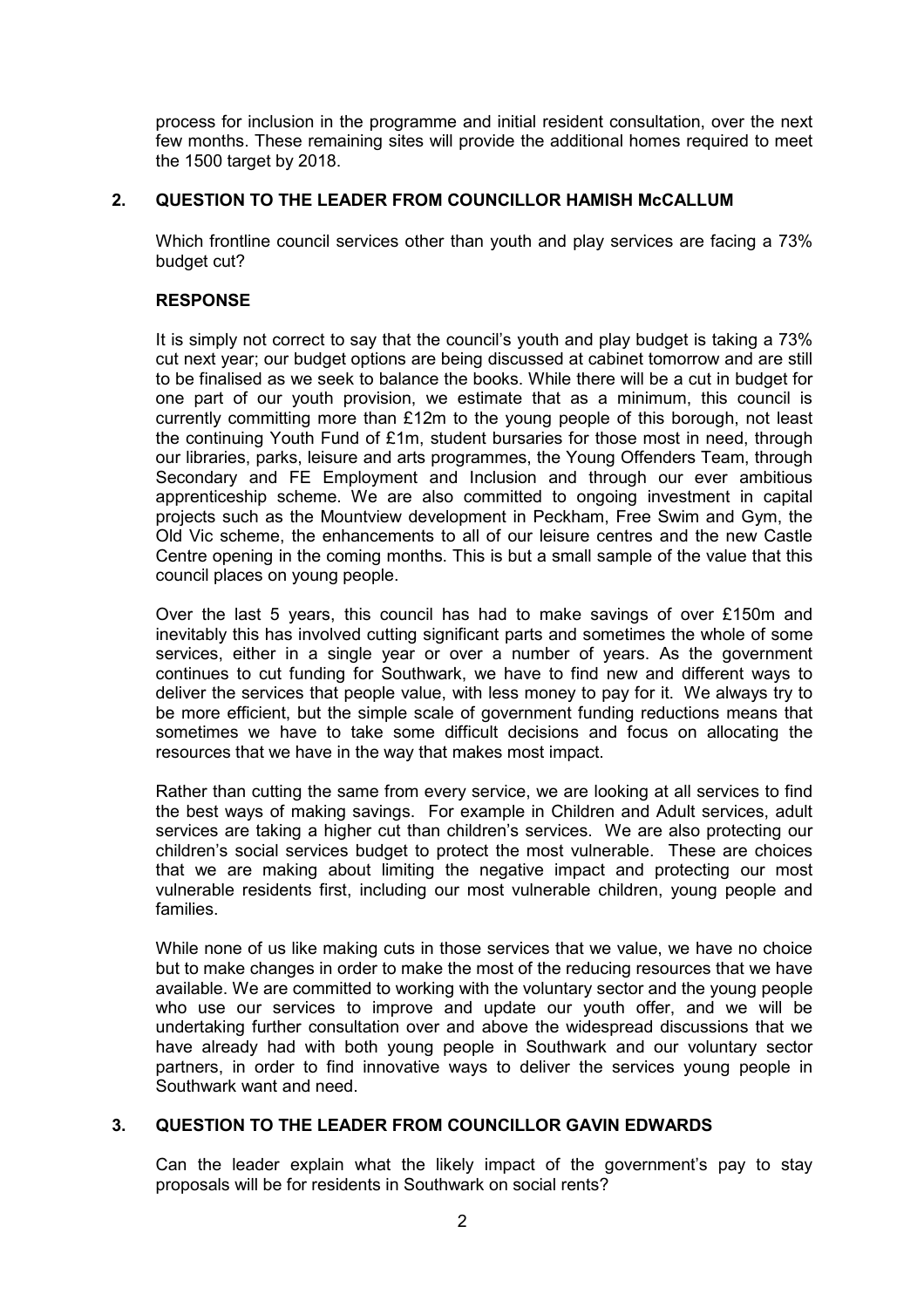The most recent government proposals for 'pay to stay' are contained in the Housing and Planning Bill and a DCLG consultation document on pay to stay tapers that was published on 9 October 2015. As the Housing and Planning Bill is yet to make its passage through the House of Lords, the relevant sections of the bill are still subject to change.

As it stands, "High income social tenants" on household incomes of over £40,000 in London, or £30,000 nationally will be required to pay a market rent or close to market rent. £40,000 is not a particularly high household income in London given other higher living costs, and a household on an income of £40,000 would not be able to afford a high proportion of local market rents in Southwark, particularly for 2 beds and above, as demonstrated in the below table. It is essential that a safety net system is incorporated to ensure households are not made unintentionally homeless due to being unable to afford the increased rent relative to household income.

As the results of the consultation have not been published, it is not clear how a taper would operate. The only indication is from the DCLG impact assessment on the Housing and Planning Bill (including the pay to stay policy). This modelled income generated from the scheme from those earning between £40-50k in London paying 80% market rent, and those earning over £50k paying a market rent.

In addition it is not clear how the market rent will be defined: it could be a median or mean rent. The modelling below uses median rent, mean rents are nearly always higher due to some exceptionally high rents in Southwark. The modelling demonstrates the increases in rents from council rent to 60% market, 80% market and 100% market. Actual proportions of rent could be higher or lower once regulations are published.

# **Modelling impact on rents**

**Southwark average -** The weekly market rent for a Southwark two bed property is £458. 80% of market rent would be £367. This would result in an increase from social rents in the region of £267. At a household income of £40,000, 48% of gross income would be spent on housing costs. For a 3 bed, the rent increase to 80% market would be £333. 58% of gross income would go on rent, 75% for a four-bed plus property. In reality this proportion would be even higher when calculated on the basis of 'takehome' pay, rather than gross income.

**SE1 –** The weekly market rent for a SE1 two bed property, our highest value area, is £548. 80% of market rent would be £438. This would result in an increase from social rents in the region of £339. Ignoring possible benefits, 57% of gross income would be spent on housing costs at a household income of £40,000. For a 3 bed, the rent increase to 80% market would be £398. 66% of gross income would go on rent, 75% for a four bed plus property.

**SE15 -** The weekly market rent for a SE15 two bed property is £345. 80% of market rent would be £276. This would result in an increase from social rents in the region of £177. Ignoring possible benefits, 36% of gross income would be spent on housing costs at a household income of £40,000. For a 3 bed, the rent increase to 80% market would be £241. 46% of gross income would go on rent, 70% for a four bed plus property.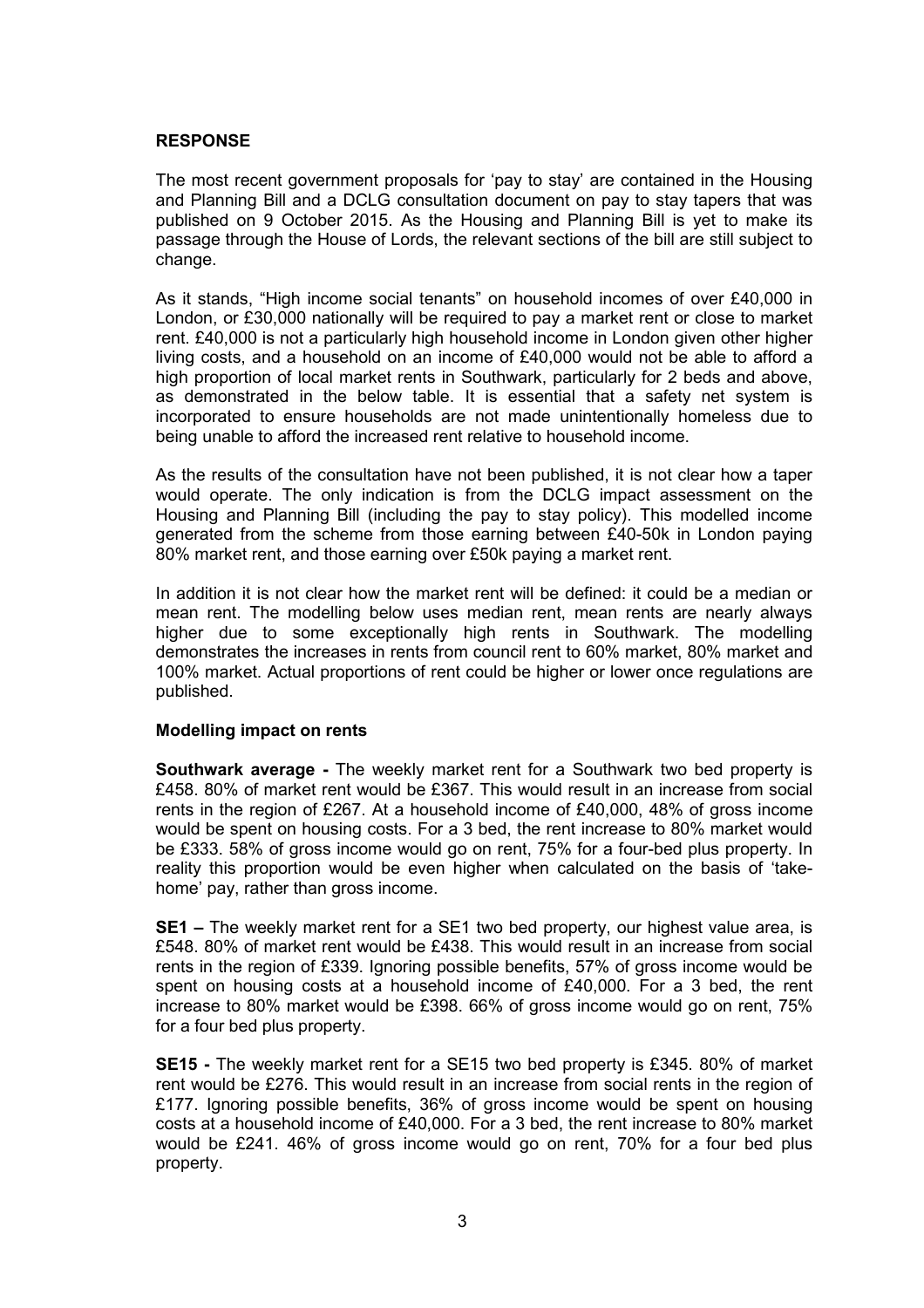|                       |                                | Modelling possible rent increases at 60%, 80% and full<br>market rent       |                                                                          |                                                       |                                                            |                                                                                    |                                                                  |                                                                            |                                                                                 | <b>Modelling impact assessment</b><br>values, £40-50k 80% market,<br>£50k+ full market |                                              |                                                                                         |                                                                                                 |                                                                                                  |  |
|-----------------------|--------------------------------|-----------------------------------------------------------------------------|--------------------------------------------------------------------------|-------------------------------------------------------|------------------------------------------------------------|------------------------------------------------------------------------------------|------------------------------------------------------------------|----------------------------------------------------------------------------|---------------------------------------------------------------------------------|----------------------------------------------------------------------------------------|----------------------------------------------|-----------------------------------------------------------------------------------------|-------------------------------------------------------------------------------------------------|--------------------------------------------------------------------------------------------------|--|
| <b>Area</b>           | $\overline{e}$<br>$\mathbf{m}$ | <b>South</b><br>wark<br>avg<br>weekly<br>counci<br>I rent<br>(LAHS<br>2015) | 60<br>%<br>me<br>dia<br>$\mathsf{n}$<br>wee<br>kly<br>mar<br>ket<br>rent | 80%<br>med<br>ian<br>wee<br>kly<br>mar<br>ket<br>rent | 100<br>%<br>med<br>ian<br>wee<br>kly<br>mar<br>ket<br>rent | 100<br>$\%$<br>wee<br>kly<br>mea<br>$\boldsymbol{n}$<br>rent,<br>to<br>com<br>pare | <b>Weekl</b><br>y<br>increa<br>se in<br>rent to<br>60%<br>market | <b>Wee</b><br>kly<br>incre<br>ase<br>in<br>rent<br>to<br>80%<br>mark<br>et | <b>Wee</b><br>kly<br>incre<br>ase<br>in<br>rent<br>to<br>100<br>%<br>mark<br>et | Ann<br>ual<br>80%<br>mar<br>ket<br>rent                                                | Ann<br>ual<br>100<br>%<br>mar<br>ket<br>rent | %<br>of<br>£40<br>K<br>gro<br>SS<br>inco<br>me<br>on<br>rent<br>at<br>80%<br>mar<br>ket | % of<br>£49.<br>99k<br>gros<br>${\bf s}$<br>inco<br>me<br>on<br>rent<br>at<br>80%<br>mar<br>ket | %<br>of<br>£50<br>$\mathbf k$<br>gro<br>SS<br>inco<br>me<br>at<br>100<br>%<br>mar<br>ket<br>rent |  |
| South<br>wark         | 1                              | 90                                                                          | 227                                                                      | 303                                                   | 379                                                        | 414                                                                                | 137                                                              | 213                                                                        | 289                                                                             | 158<br>11                                                                              | 197<br>64                                    | 40%                                                                                     | 32%                                                                                             | 40%                                                                                              |  |
| South                 | $\overline{2}$                 | 99                                                                          | 275                                                                      | 367                                                   | 458                                                        | 508                                                                                | 176                                                              | 267                                                                        | 359                                                                             | 191                                                                                    | 239                                          |                                                                                         |                                                                                                 |                                                                                                  |  |
| wark<br>South<br>wark | 3                              | 109                                                                         | 331                                                                      | 442                                                   | 552                                                        | 659                                                                                | 223                                                              | 333                                                                        | 443                                                                             | 33<br>230<br>40                                                                        | 16<br>288<br>00                              | 48%<br>58%                                                                              | 38%<br>46%                                                                                      | 48%<br>58%                                                                                       |  |
| South<br>wark         | 4<br>$\ddot{}$                 | 117                                                                         | 434                                                                      | 578                                                   | 723                                                        | 781                                                                                | 316                                                              | 461                                                                        | 605                                                                             | 301<br>63                                                                              | 377<br>04                                    | 75%                                                                                     | 60%                                                                                             | 75%                                                                                              |  |
| SE <sub>1</sub>       | 1                              | 90                                                                          | 241                                                                      | 322                                                   | 402                                                        | 458                                                                                | 151                                                              | 232                                                                        | 312                                                                             | 168<br>00                                                                              | 210<br>00                                    | 42%                                                                                     | 34%                                                                                             | 42%                                                                                              |  |
| SE <sub>1</sub>       | $\overline{2}$                 | 99                                                                          | 329                                                                      | 438                                                   | 548                                                        | 585                                                                                | 229                                                              | 339                                                                        | 449                                                                             | 228<br>77                                                                              | 285<br>96                                    | 57%                                                                                     | 46%                                                                                             | 57%                                                                                              |  |
| SE <sub>1</sub>       | 3                              | 109                                                                         | 380                                                                      | 506                                                   | 633                                                        | 768                                                                                | 271                                                              | 398                                                                        | 524                                                                             | 264<br>19                                                                              | 330<br>24                                    | 66%                                                                                     | 53%                                                                                             | 66%                                                                                              |  |
| SE <sub>1</sub>       | 4<br>$+$                       | 117                                                                         | 434                                                                      | 578                                                   | 723                                                        | 765                                                                                | 316                                                              | 461                                                                        | 605                                                                             | 301<br>63                                                                              | 377<br>04                                    | 75%                                                                                     | 60%                                                                                             | 75%                                                                                              |  |
| SE <sub>5</sub>       | 1                              | 90                                                                          | 181                                                                      | 242                                                   | 302                                                        | 308                                                                                | 91                                                               | 151                                                                        | 212                                                                             | 126<br>05                                                                              | 157<br>56                                    | 32%                                                                                     | 25%                                                                                             | 32%                                                                                              |  |
| SE <sub>5</sub>       | $\overline{2}$                 | 99                                                                          | 227                                                                      | 303                                                   | 379                                                        | 387                                                                                | 128                                                              | 204                                                                        | 279                                                                             | 158<br>11                                                                              | 197<br>64                                    | 40%                                                                                     | 32%                                                                                             | 40%                                                                                              |  |
| SE <sub>5</sub>       | 3                              | 109                                                                         | 299                                                                      | 399                                                   | 498                                                        | 512                                                                                | 190                                                              | 290                                                                        | 390                                                                             | 208<br>03                                                                              | 260<br>04                                    | 52%                                                                                     | 42%                                                                                             | 52%                                                                                              |  |
| SE <sub>5</sub>       | 4<br>$\ddot{}$                 | 117                                                                         | 422                                                                      | 562                                                   | 703                                                        | 736                                                                                | 304                                                              | 445                                                                        | 585                                                                             | 293<br>28                                                                              | 366<br>60                                    | 73%                                                                                     | 59%                                                                                             | 73%                                                                                              |  |
| <b>SE11</b>           | 1                              | 90                                                                          | 215                                                                      | 287                                                   | 359                                                        | 369                                                                                | 125                                                              | 197                                                                        | 269                                                                             | 149<br>76                                                                              | 187<br>20                                    | 37%                                                                                     | 30%                                                                                             | 37%                                                                                              |  |
| <b>SE11</b>           | $\overline{2}$                 | 99                                                                          | 269                                                                      | 359                                                   | 448                                                        | 455                                                                                | 170                                                              | 259                                                                        | 349                                                                             | 187<br>20                                                                              | 234<br>00                                    | 47%                                                                                     | 37%                                                                                             | 47%                                                                                              |  |
| <b>SE11</b>           | 3                              | 109                                                                         | 359                                                                      | 478                                                   | 598                                                        | 633                                                                                | 250                                                              | 370                                                                        | 489                                                                             | 249<br>60                                                                              | 312<br>00                                    | 62%                                                                                     | 50%                                                                                             | 62%                                                                                              |  |
| <b>SE11</b>           | 4<br>$\ddot{}$                 | 117                                                                         | 478                                                                      | 638                                                   | 797                                                        | 821                                                                                | 361                                                              | 521                                                                        | 680                                                                             | 332<br>83                                                                              | 416<br>04                                    | 83%                                                                                     | 67%                                                                                             | 83%                                                                                              |  |
| <b>SE15</b>           | 1                              | 90                                                                          | 185                                                                      | 246                                                   | 308                                                        | 360                                                                                | 95                                                               | 156                                                                        | 218                                                                             | 128<br>45                                                                              | 160<br>56                                    | 32%                                                                                     | 26%                                                                                             | 32%                                                                                              |  |
| <b>SE15</b>           | $\overline{2}$                 | 99                                                                          | 207                                                                      | 276                                                   | 345                                                        | 369                                                                                | 108                                                              | 177                                                                        | 246                                                                             | 144<br>$00\,$                                                                          | 180<br>00                                    | 36%                                                                                     | 29%                                                                                             | 36%                                                                                              |  |
| <b>SE15</b>           | 3                              | 109                                                                         | 262                                                                      | 350                                                   | 437                                                        | 486                                                                                | 154                                                              | 241                                                                        | 328                                                                             | 182<br>40                                                                              | 228<br>00                                    | 46%                                                                                     | 36%                                                                                             | 46%                                                                                              |  |
| <b>SE15</b>           | 4<br>$\ddot{}$                 | 117                                                                         | 400                                                                      | 533                                                   | 667                                                        | 768                                                                                | 283                                                              | 416                                                                        | 549                                                                             | 278<br>30                                                                              | 347<br>88                                    | 70%                                                                                     | 56%                                                                                             | 70%                                                                                              |  |
| <b>SE16</b>           | 1                              | 90                                                                          | 215                                                                      | 287                                                   | 359                                                        | 365                                                                                | 125                                                              | 197                                                                        | 269                                                                             | 149<br>76                                                                              | 187<br>20                                    | 37%                                                                                     | 30%                                                                                             | 37%                                                                                              |  |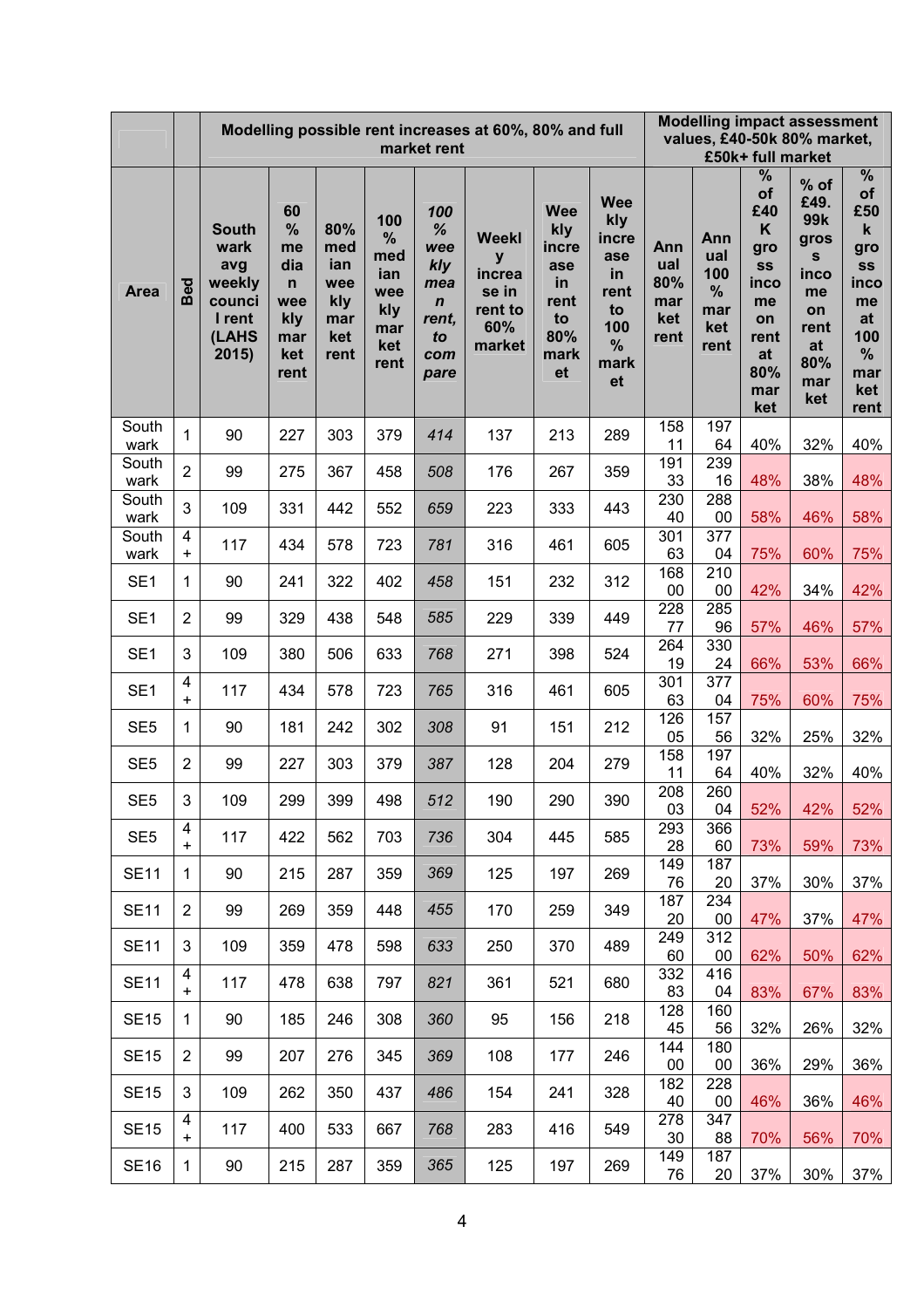|             |                | Modelling possible rent increases at 60%, 80% and full<br>market rent       |                                                                             |                                                       |                                                            |                                                                                    |                                                                  |                                                                            |                                                                                  |                                         | <b>Modelling impact assessment</b><br>values, £40-50k 80% market,<br>£50k+ full market |                                                                                         |                                                                                                             |                                                                                                     |  |  |
|-------------|----------------|-----------------------------------------------------------------------------|-----------------------------------------------------------------------------|-------------------------------------------------------|------------------------------------------------------------|------------------------------------------------------------------------------------|------------------------------------------------------------------|----------------------------------------------------------------------------|----------------------------------------------------------------------------------|-----------------------------------------|----------------------------------------------------------------------------------------|-----------------------------------------------------------------------------------------|-------------------------------------------------------------------------------------------------------------|-----------------------------------------------------------------------------------------------------|--|--|
| <b>Area</b> | <b>g</b><br>മ  | <b>South</b><br>wark<br>avg<br>weekly<br>counci<br>I rent<br>(LAHS<br>2015) | 60<br>$\%$<br>me<br>dia<br>$\mathsf{n}$<br>wee<br>kly<br>mar<br>ket<br>rent | 80%<br>med<br>ian<br>wee<br>kly<br>mar<br>ket<br>rent | 100<br>%<br>med<br>ian<br>wee<br>kly<br>mar<br>ket<br>rent | 100<br>$\%$<br>wee<br>kly<br>mea<br>$\boldsymbol{n}$<br>rent,<br>to<br>com<br>pare | <b>Weekl</b><br>y<br>increa<br>se in<br>rent to<br>60%<br>market | <b>Wee</b><br>kly<br>incre<br>ase<br>in<br>rent<br>to<br>80%<br>mark<br>et | <b>Wee</b><br>kly<br>incre<br>ase<br>in.<br>rent<br>to<br>100<br>%<br>mark<br>et | Ann<br>ual<br>80%<br>mar<br>ket<br>rent | Ann<br>ual<br>100<br>%<br>mar<br>ket<br>rent                                           | %<br>of<br>£40<br>K<br>gro<br>SS<br>inco<br>me<br>on<br>rent<br>at<br>80%<br>mar<br>ket | % of<br>£49.<br>99 <sub>k</sub><br>gros<br>${\bf s}$<br>inco<br>me<br>on<br>rent<br>at<br>80%<br>mar<br>ket | $\%$<br>of<br>£50<br>$\mathbf k$<br>gro<br>SS<br>inco<br>me<br>at<br>100<br>%<br>mar<br>ket<br>rent |  |  |
| <b>SE16</b> | $\overline{2}$ | 99                                                                          | 254                                                                         | 339                                                   | 424                                                        | 461                                                                                | 155                                                              | 240                                                                        | 324                                                                              | 176<br>83                               | 221<br>04                                                                              | 44%                                                                                     | 35%                                                                                                         | 44%                                                                                                 |  |  |
| <b>SE16</b> | 3              | 109                                                                         | 338                                                                         | 451                                                   | 563                                                        | 657                                                                                | 229                                                              | 342                                                                        | 455                                                                              | 235<br>20                               | 294<br>00                                                                              | 59%                                                                                     | 47%                                                                                                         | 59%                                                                                                 |  |  |
| <b>SE16</b> | 4<br>$+$       | 117                                                                         | 404                                                                         | 538                                                   | 673                                                        | 687                                                                                | 286                                                              | 421                                                                        | 555                                                                              | 280<br>80                               | 351<br>00                                                                              |                                                                                         | 56%                                                                                                         | 70%                                                                                                 |  |  |
| <b>SE17</b> | 1              | 90                                                                          | 191                                                                         | 255                                                   | 319                                                        | 315                                                                                | 101                                                              | 165                                                                        | 229                                                                              | 133                                     | 166                                                                                    | 70%                                                                                     |                                                                                                             |                                                                                                     |  |  |
| <b>SE17</b> | $\overline{2}$ | 99                                                                          | 245                                                                         | 327                                                   | 409                                                        | 408                                                                                | 146                                                              | 228                                                                        | 309                                                                              | 15<br>170                               | 44<br>213                                                                              | 33%                                                                                     | 27%                                                                                                         | 33%                                                                                                 |  |  |
|             |                |                                                                             |                                                                             |                                                       |                                                            |                                                                                    |                                                                  |                                                                            |                                                                                  | 59<br>218                               | 24<br>273                                                                              | 43%                                                                                     | 34%                                                                                                         | 43%                                                                                                 |  |  |
| <b>SE17</b> | 3              | 109                                                                         | 314                                                                         | 419                                                   | 523                                                        | 530                                                                                | 205                                                              | 310                                                                        | 415                                                                              | 40                                      | 00                                                                                     | 55%                                                                                     | 44%                                                                                                         | 55%                                                                                                 |  |  |
| <b>SE17</b> | 4<br>+         | 117                                                                         | 422                                                                         | 563                                                   | 704                                                        | 940                                                                                | 305                                                              | 446                                                                        | 586                                                                              | 293<br>76                               | 367<br>20                                                                              | 73%                                                                                     | 59%                                                                                                         | 73%                                                                                                 |  |  |
| <b>SE21</b> | 1              | 90                                                                          | 172                                                                         | 230                                                   | 287                                                        | 289                                                                                | 82                                                               | 140                                                                        | 197                                                                              | 120<br>$00\,$                           | 150<br>00                                                                              | 30%                                                                                     | 24%                                                                                                         | 30%                                                                                                 |  |  |
| <b>SE21</b> | $\overline{2}$ | 99                                                                          | 221                                                                         | 294                                                   | 368                                                        | 369                                                                                | 121                                                              | 195                                                                        | 269                                                                              | 153<br>60                               | 192<br>00                                                                              | 38%                                                                                     | 31%                                                                                                         | 38%                                                                                                 |  |  |
| <b>SE21</b> | 3              | 109                                                                         | 262                                                                         | 350                                                   | 437                                                        | 479                                                                                | 154                                                              | 241                                                                        | 328                                                                              | 182                                     | 228                                                                                    |                                                                                         |                                                                                                             |                                                                                                     |  |  |
|             | 4              |                                                                             | 388                                                                         | 517                                                   | 646                                                        | 653                                                                                | 270                                                              | 400                                                                        | 529                                                                              | 40<br>269                               | $00\,$<br>337                                                                          | 46%                                                                                     | 36%                                                                                                         | 46%                                                                                                 |  |  |
| <b>SE21</b> | ÷              | 117                                                                         |                                                                             |                                                       |                                                            |                                                                                    |                                                                  |                                                                            |                                                                                  | 66<br>124                               | 08<br>156                                                                              | 67%                                                                                     | 54%                                                                                                         | 67%                                                                                                 |  |  |
| <b>SE22</b> | $\mathbf{1}$   | 90                                                                          | 179                                                                         | 239                                                   | 299                                                        | 303                                                                                | 89                                                               | 149                                                                        | 209                                                                              | 80                                      | 00                                                                                     | 31%                                                                                     | 25%                                                                                                         | 31%                                                                                                 |  |  |
| <b>SE22</b> | $\overline{2}$ | 99                                                                          | 210                                                                         | 281                                                   | 351                                                        | 421                                                                                | 111                                                              | 181                                                                        | 251                                                                              | 146<br>40                               | 183<br>00                                                                              | 37%                                                                                     | 29%                                                                                                         | 37%                                                                                                 |  |  |
| <b>SE22</b> | 3              | 109                                                                         | 324                                                                         | 432                                                   | 540                                                        | 557                                                                                | 216                                                              | 324                                                                        | 432                                                                              | 225<br>60                               | 282<br>00                                                                              | 56%                                                                                     | 45%                                                                                                         | 56%                                                                                                 |  |  |
| <b>SE22</b> | 4              | 117                                                                         | 478                                                                         | 638                                                   | 797                                                        | 828                                                                                | 361                                                              | 521                                                                        | 680                                                                              | 332                                     | 416                                                                                    |                                                                                         |                                                                                                             |                                                                                                     |  |  |
| <b>SE24</b> | $\ddot{}$<br>1 | 90                                                                          | 183                                                                         | 244                                                   | 305                                                        | 297                                                                                | 93                                                               | 154                                                                        | 215                                                                              | 83<br>127                               | 04<br>159                                                                              | 83%                                                                                     | 67%                                                                                                         | 83%                                                                                                 |  |  |
|             |                |                                                                             |                                                                             |                                                       |                                                            |                                                                                    |                                                                  |                                                                            |                                                                                  | 20<br>152                               | 00<br>190                                                                              | 32%                                                                                     | 25%                                                                                                         | 32%                                                                                                 |  |  |
| <b>SE24</b> | $\overline{2}$ | 99                                                                          | 220                                                                         | 293                                                   | 366                                                        | 368                                                                                | 120                                                              | 193                                                                        | 267                                                                              | 74                                      | 92                                                                                     | 38%                                                                                     | 31%                                                                                                         | 38%                                                                                                 |  |  |
| <b>SE24</b> | 3              | 109                                                                         | 324                                                                         | 431                                                   | 539                                                        | 522                                                                                | 215                                                              | 323                                                                        | 431                                                                              | 225<br>12                               | 281<br>40                                                                              | 56%                                                                                     | 45%                                                                                                         | 56%                                                                                                 |  |  |
| <b>SE24</b> | $\frac{4}{+}$  | 117                                                                         | 476                                                                         | 635                                                   | 793                                                        | 823                                                                                | 359                                                              | 517                                                                        | 676                                                                              | 331<br>20                               | 414<br>00                                                                              | 83%                                                                                     | 66%                                                                                                         | 83%                                                                                                 |  |  |

Sources: LAHS 2015, October 2015 Zoopla rent data from the Southwark Market Trends Bulletin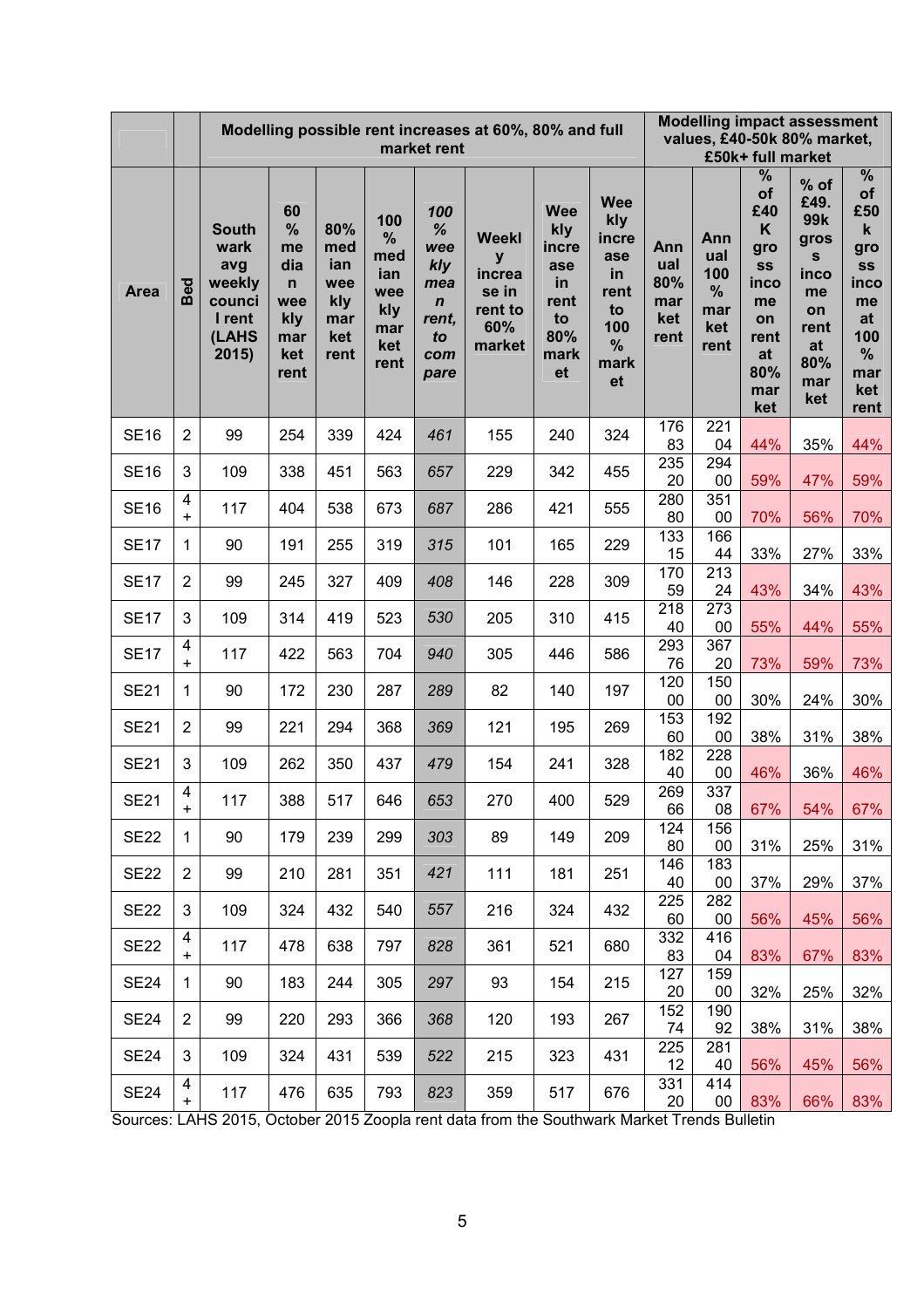## **Number of tenants affected**

The council does not routinely collect data on tenant household income, therefore the council is unaware of how many tenants would have a household income over £40k. Potentially more tenants could be affected over time. The impact assessment on the Housing and Planning Bill states that: "4.4.12 As earnings increase over time, households which are currently beneath the thresholds at which higher rents are charged will break through the thresholds and be added to the higher-income cohort." Therefore more households may be affected by the pay to stay over time unless these thresholds are increased.

# **Possible impact on rates of the right to buy and the availability of social rented housing**

Some tenants faced with high proportions of market rent may choose to exercise the right to buy to avoid the high rents. For some households this may be unsustainable in the long term. The increased rate of right to buy would lead to a further reduction in the social rented stock.

### **Summary**

The pay to stay proposals contained in the Housing and Planning Bill could have a significant negative impact on residents in Southwark, with council tenants seeing a huge increase in their rent that would be unaffordable for many. There is also a real risk that the proposals will:

- Negatively impact on achieving mixed and balanced communities. Southwark is a very diverse borough with a very high proportion of social rented housing (42%), and considerably higher in some areas. These proposals could lead to polarised communities if those on higher incomes move to cheaper areas to avoid paying the market rent.
- Discourage aspiration and betterment, acting as a disincentive to find work or better paid work, and also potentially increasing non reported cash in hand jobs.
- Force some tenants to exercise the right to buy for whom the costs of owning their own home are unsustainable in the longer term.
- Place a huge burden on the council in terms of administering the scheme, the cost of which would outweigh the limited and questionable benefits of implementing the scheme.

The council has raised its concerns around these proposals through the government's pay to stay consultation, and will continue to lobby the government against the disastrous Housing and Planning Bill, which could have a devastating effect on council housing in our borough.

#### **4. QUESTION TO THE LEADER FROM COUNCILLOR ADELE MORRIS**

Given that the reduced play service is moving from children's services to parks and leisure at the end of March, what steps has the leader taken to ensure that all the "new" positions will be filled by 1 April so that there is continuity of service?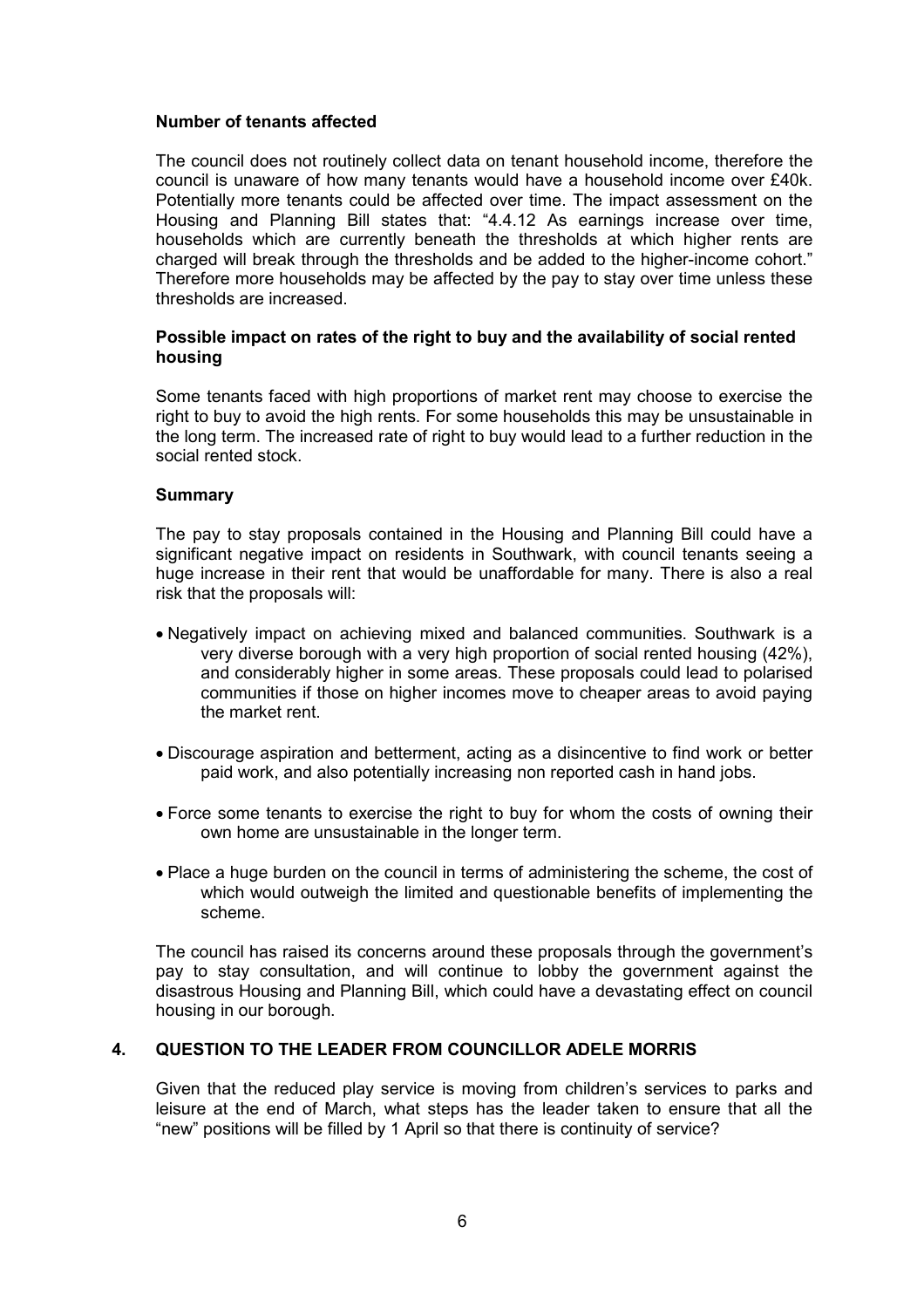The council is currently in formal consultation with staff and trade unions. Some staff have requested voluntary redundancy and these requests will be considered alongside our primary concern that the community needs are met. Service managers have a number of options, including redeployment of staff across the service to ensure continuity of service provision, and agreeing the timing of departure for staff taking voluntary redundancy that works for the service.

# **5. QUESTION TO THE LEADER FROM COUNCILLOR BILL WILLIAMS**

Can the leader explain how local residents will be consulted on the best location for the new Canada Water leisure centre?

#### **RESPONSE**

Consultation on a site for a new leisure centre at Canada Water will run in parallel with British Land's consultation on their planning application for a new town centre to be located on the printworks, Surrey Quay's Shopping centre and Mast Leisure centre sites.

British Land will be holding four drop in exhibitions of the emerging plans [including an interactive model] at the former Apple Snow unit opposite Tesco within the Surrey Quay's Shopping centre. These will be on: Friday 5 February [11-5pm], Saturday 6 February [10-4 pm], Wednesday 10 February [4-8pm], and Saturday 13 February [10- 4pm]. There will also be local mini–exhibitions on 18 February [5.30-8pm] at the Osprey Estate TRA, Thursday 25 February [3-5.30pm] at Canada Estate Tenants Hall and Thursday 25 February [6.30-9pm] at Mayflower Tenants Association Hall. Southwark Council officers will be at all these sessions to answers questions and explain the leisure centre proposal and the alternative sites which have been considered.

British Land will issue a newsletter to 23,000 residents and local organisations to promote the consultation event. The newsletter will include a section which promotes the council's consultation sessions on the leisure centre site and a weblink where residents can find additional information and details of how they can provide us with their views. There will also be a letter from the cabinet member for regeneration and new homes which will be delivered alongside this newsletter setting out the leisure centre consultation in more detail.

We will also hold an open public meeting at the Canada Water Library at which residents will be able to raise any further questions they have arising from the other consultation events.

A final cabinet decision on whether to proceed with the preferred site will not be taken until early summer 2016. The report will be publically available and residents will be able to make representations to the cabinet if they wish and these will be considered before a decision is taken. The report will include details of the consultation responses which have been received by the council in response to the consultation.

The cabinet decision making timetable means that resident's will be able to continue to provide views on the proposals and options throughout March until the end of April 2016. We will also hold meetings with interested local groups and residents during this period if requested. All the feedback from these events will be considered before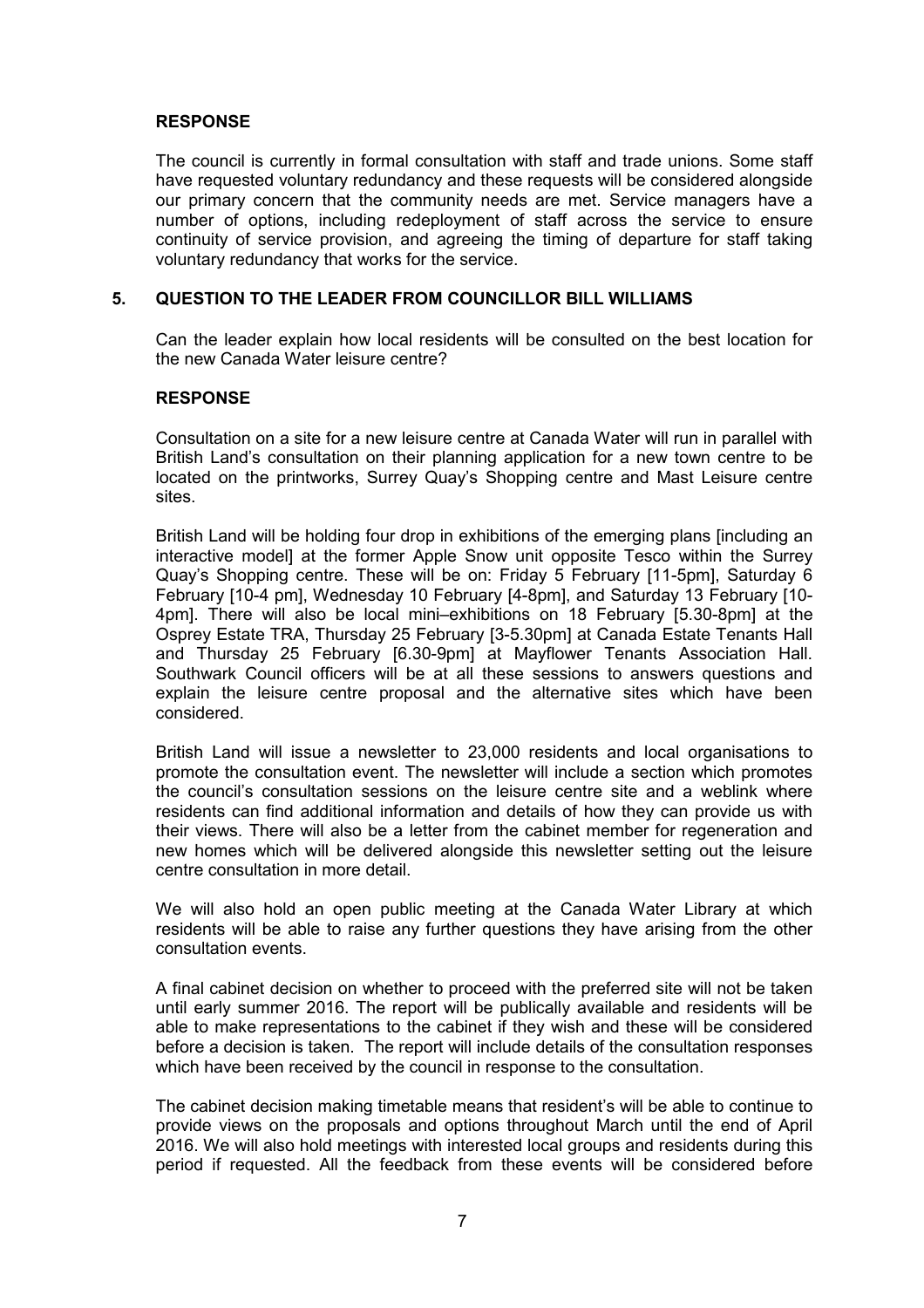cabinet makes its final decision on whether to proceed with the preferred site in early summer.

# **6. QUESTION TO THE LEADER FROM COUNCILLOR ANOOD AL-SAMERAI**

Can the leader set out how many Southwark residents have responded to this year's council budget consultation so far?

#### **RESPONSE**

The main focus of the council's budget consultation for 2015/16 has been online through the council's website and community council meetings. There have been 303 responses to the consultation to date, which taken together with previous years consultation exercises means over 1,000 responses have been made over the last 3 years. There has also been ongoing consultation with voluntary and community sector organisations, and further consultation is taking place or will take place by departments on individual proposals.

# **7. QUESTION TO THE LEADER FROM COUNCILLOR LUCAS GREEN**

How will the council **r**espond to the government's proposals to force any schools rated "inadequate'' to automatically become academies?

#### **RESPONSE**

One of the council's key commitments is to drive up standards in Southwark schools and our school improvement team works with schools to help them make improvements, secure and remain being graded as Ofsted 'Outstanding' and 'Good' and prevent them being graded as 'Inadequate'. We regularly risk assess our schools so that as benchmarks are set by the Department for Education (DfE) and Ofsted requirements change, we can ensure that we can take swift action to ensure we minimise the threat to schools who may be at risk against new measures. This has been highly successful to date and we have no schools rated inadequate. Currently 91% of our schools are graded as good or outstanding. We are committed to keeping this offer for schools, which is why funding for the school improvement team is being protected despite significant budget pressures.

We believe that parents should always have a say in their child's education and completely oppose scrapping the requirement for academy sponsors to consult locally on whether they should take over schools. Changing the structure of a school does not necessarily guarantee an improvement in standards and in the case of schools rated inadequate, local experience in Southwark shows that intensive support from a local authority can help a struggling school get back on track. Over the last three years only 37% of secondary schools have actually improved their Ofsted rating after becoming academies, which the LGA has described as 'extremely worrying'.

We are constantly vigilant about the messages from the government about the proposals to move inadequate schools to academies and we have regular meetings and open lines of communication with the Regional Schools Commissioner and his representatives. We have and will continue to respond to consultations on any proposals for changes to the school system.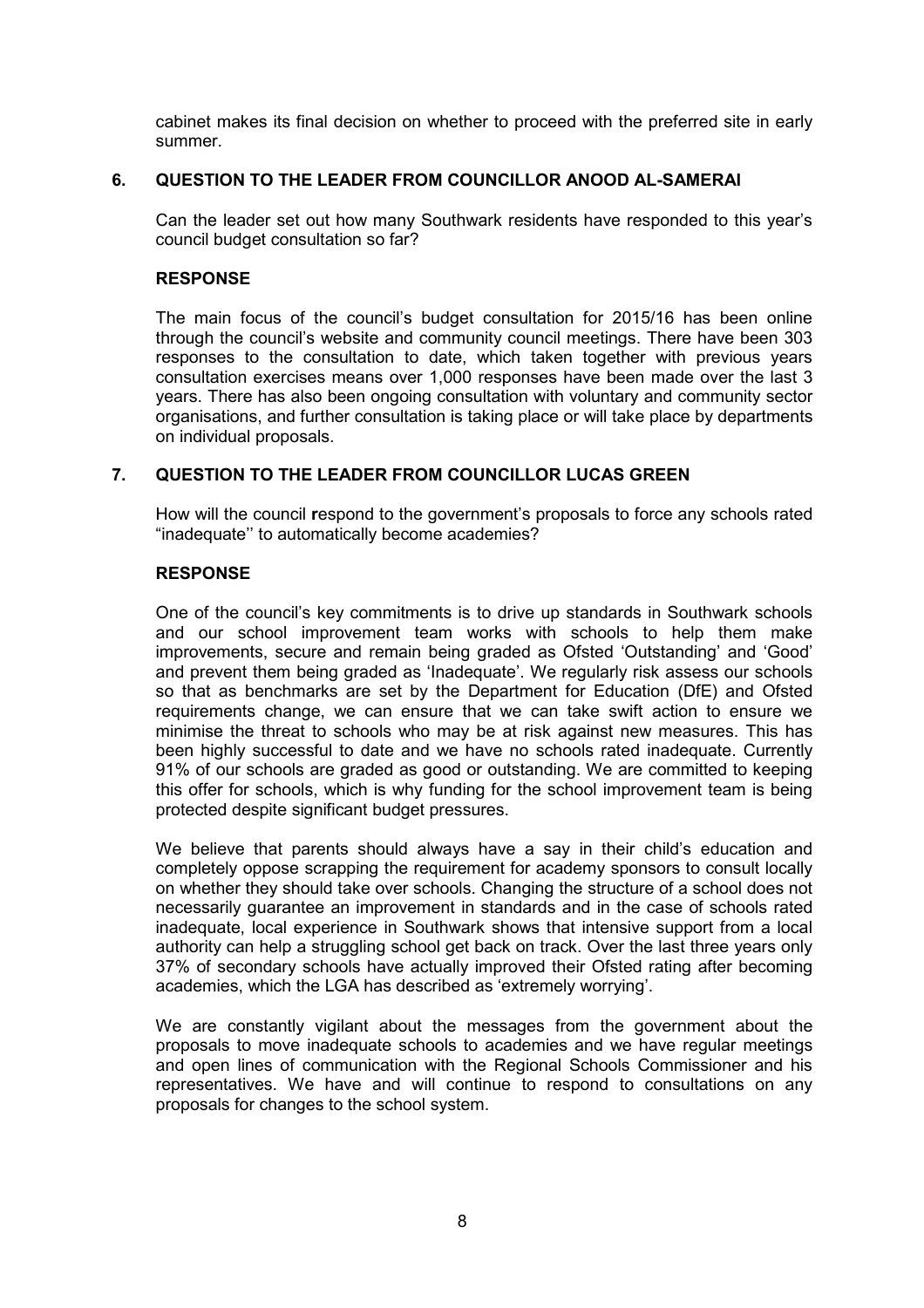# **8. QUESTION TO THE LEADER FROM COUNCILLOR DAVID NOAKES**

Please set out the current locations and number of homes to be provided by purchasing units from developers or housing associations as part of the administration's target of 11,000 new council homes over the next thirty years.

# **RESPONSE**

To date 90 new dwellings have been secured or are in the course of being acquired through this initiative.

Contracts have now been exchanged for 56 units at 128-150 Blackfriars Road, SE1. Exchange is imminent on a further 34 units (10 of which are intermediate) on the site of the former Surrey Docks Stadium in Salter Road, SE16**.** 

The potential for more acquisitions from developments in the pipeline is appraised as schemes come forward. At present several opportunities are being considered. Although it is too early to say conclusively which of these will yield additional units, there does appear to be good scope to make further contributions to the 11,000 new homes target from this source.

# **9. QUESTION TO THE LEADER FROM COUNCILLOR JASMINE ALI**

What impact will the joint Southwark, Lambeth and Lewisham Better Placed Joint Committee on skills and employment have on people in the borough who are struggling to find employment?

#### **RESPONSE**

The establishment of the Southwark Lambeth and Lewisham Joint Committee was approved by cabinet in October 2015 to ensure effective and transparent governance of the three borough *Better Placed* initiative. *Better Placed* seeks to better understand the individual needs of residents furthest away from the labour market with the most complex circumstances, and ensure that the right support is available at the right time to deliver improved employment and skills outcomes. The evidence shows that local authorities are 'better placed' to deliver this type of support for local residents.

As part of *Better Placed*, the Pathways to Employment pilot has been designed to test an integrated work and skills pathway for residents with complex barriers to employment, supporting them from universal credit/welfare application to employment using a key worker approach. Phase 1 of the Pathways to Employment pilot, delivered in 2014/15 by Tomorrow's People, supported 111 residents into work with success rates far in excess of those of the work programme, clearly demonstrating the benefits of a localised approach. The Phase 2 pilot, contracted to a consortium led by St Giles Trust, will support many more residents into work from early 2016.

# **10. QUESTION TO THE LEADER FROM COUNCILLOR LISA RAJAN**

If the majority of residents say as part of the current consultation that they want the existing Seven Islands or the shopping centre overspill car park as the site for the new leisure centre at Canada Water, will the leader of the council listen?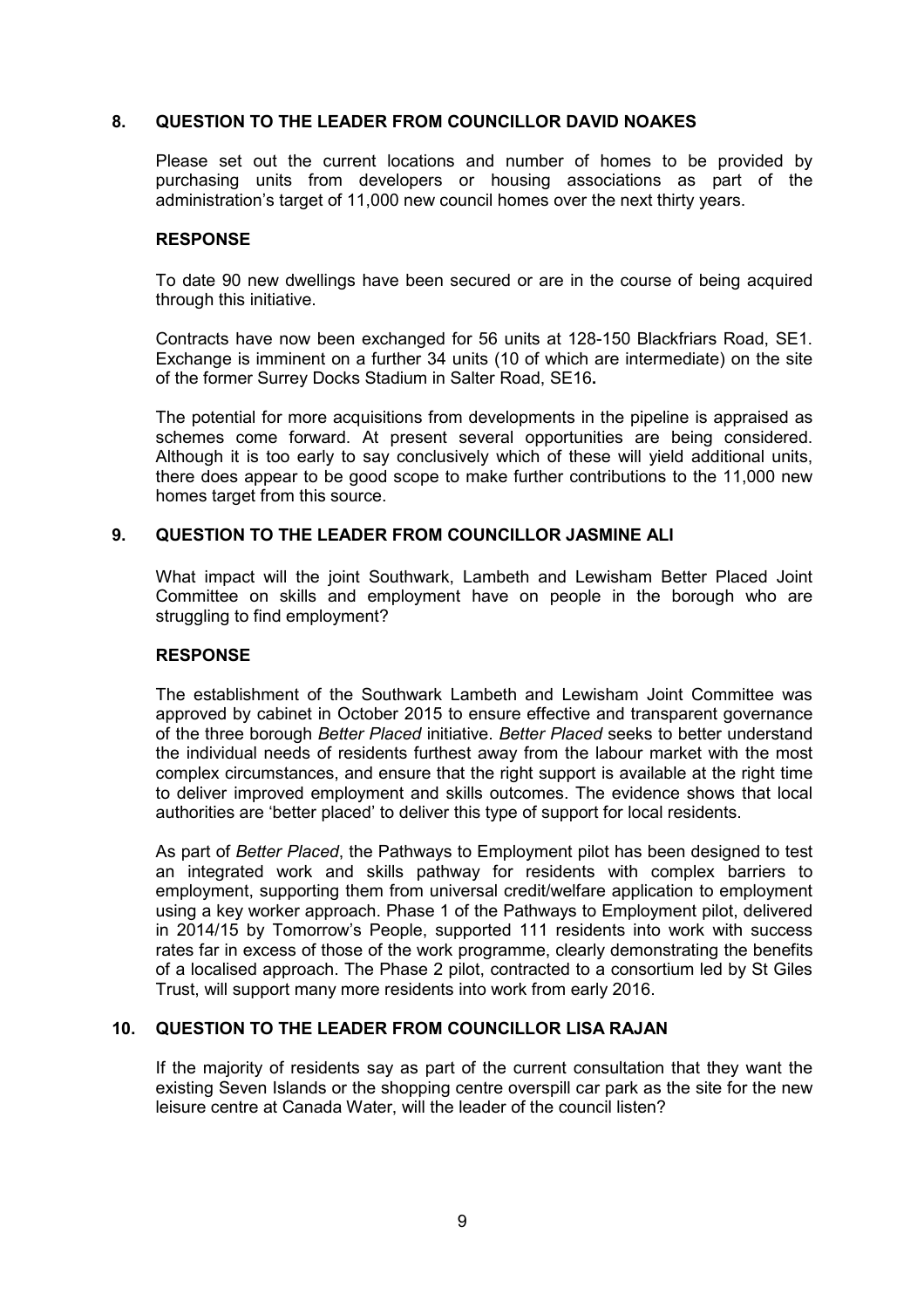A final cabinet decision on whether to proceed with our preferred site for a new leisure centre at Canada Water will not be taken until early summer 2016. We think it is important for the health and well being of our residents that we not only provide improved facilities in the area to meet the demand arising from our free swim and gym policy, as well as an increasing population, but also that we maintain continuity of leisure provision in the area. We are consulting residents about these issues through a number of drop in exhibitions which will take place during February. Residents will also be able to make their views known via the council's website until the end of April. We will consider all the information collected through this process before taking a final decision on whether to proceed with our preferred site for a new leisure centre.

# **11. QUESTION TO THE LEADER FROM COUNCILLOR MARTIN SEATON (BOROUGH, BANKSIDE AND WALWORTH COMMUNITY COUNCIL)**

What action will the council take to prevent loss of Section 106 under government plans affecting contributions to local green spaces from future developments?

### **RESPONSE**

The government's Housing and Planning Bill includes provision for the introduction of 'starter homes', which will be new homes offered for sale at 80% of market price to first-time buyers under the age of 40. The impact is unclear at present until more detail about the implementation of the Bill emerges, however if starter homes are counted as affordable housing then they will not have to pay financial contributions through the Community Infrastructure Levy or section 106.

The government has made changes to how planning obligations interact with the Community Infrastructure Levy (CIL). Southwark cannot "double charge" developers for the same infrastructure projects and since April 2015 we can no longer pool more than five S106 agreements (if they were entered into since 2010) or if it is for infrastructure capable of being funded by the CIL. This being the case, the council has made a commitment that 25% of all CIL collected in an area will remain in the area regardless of whether or not there is a local neighbourhood plan.

Furthermore the council is committed to a process by which the infrastructure priorities of local residents in an area are captured in community infrastructure project lists which will be updated yearly. Projects on these list, which can include local parks and publicly accessible green spaces, can be championed by anyone who lives, works or studies in Southwark and by local groups such as tenants and residents associations, youth groups, faith organisations, community groups or sports clubs. These lists are then approved on an annual basis by the community council. In addition, if a particular development has direct impact on a local space, S106 may be still negotiated to minimise the impacts.

# **12. QUESTION TO THE CABINET MEMBER FOR ENVIRONMENT AND PUBLIC REALM FROM COUNCILLOR JOHNSON SITU (PECKHAM AND NUNHEAD COMMUNITY COUNCIL)**

We would like to ask the cabinet member for environment and public realm to lobby Transport for London (TfL) for the installation of a new bus stop along Peckham High Street? This was in light of the recent fatality of an elderly resident in Peckham.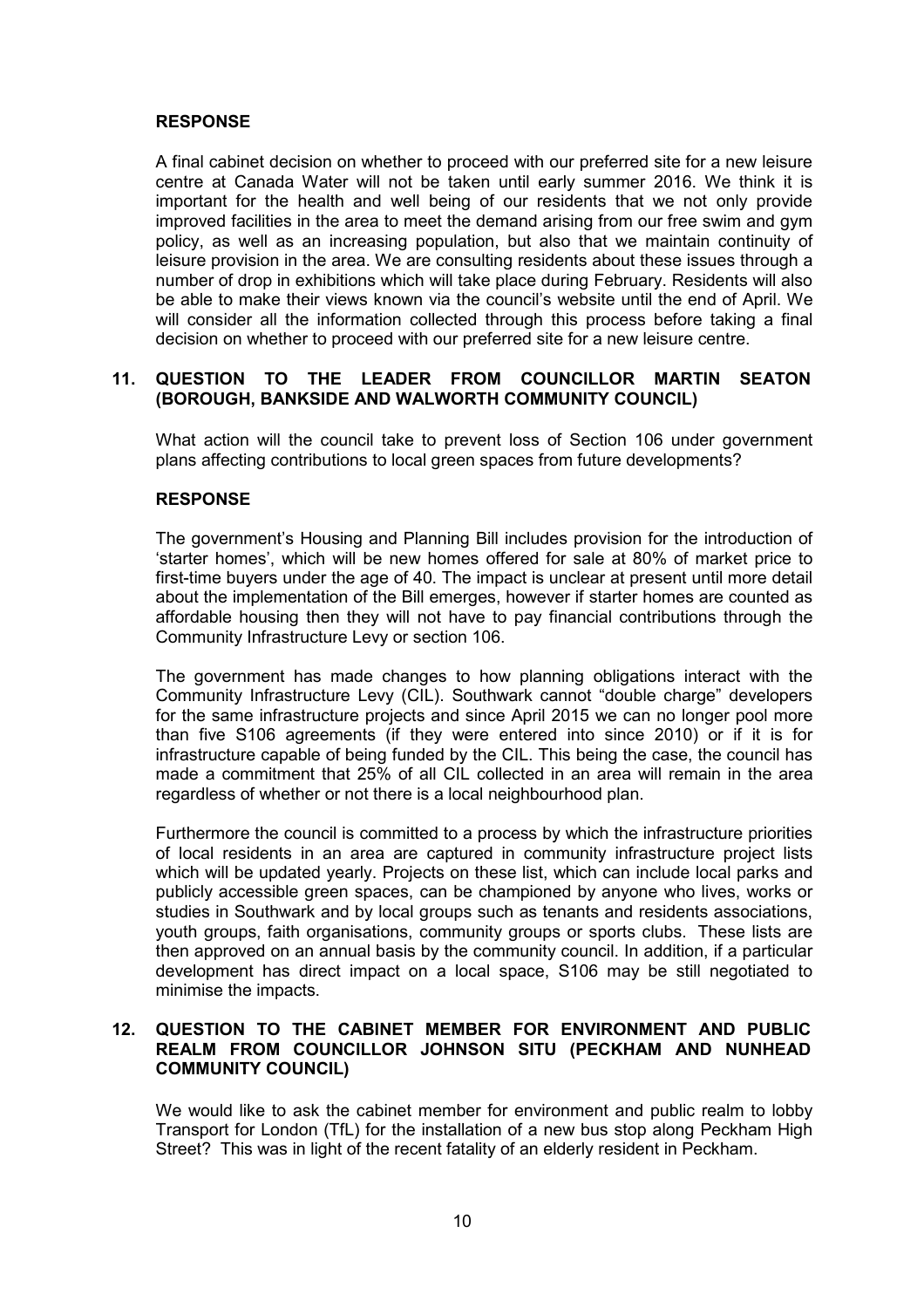My thoughts are with the family following the recent tragic fatality.

The council with TfL are working to deliver a road safety scheme in Peckham town centre and within this I will work with Transport for London to consider the provision of a new bus stop on Peckham High Street.

# **13. QUESTION TO THE LEADER FROM COUNCILLOR BILL WILLIAMS (BERMONDSEY AND ROTHERHITHE COMMUNITY COUNCIL)**

Can the leader of the council make sure that a full traffic management survey is carried out for the area between Great Dover Street, Borough High Street, Tower Bridge Road and the river? Also, that it includes any information obtainable from Network Rail?

#### **RESPONSE**

As part of the approval of Network Rail's works at London Bridge station they are committed to providing regular traffic analysis of local area, as described in your question. I'd be very happy to share the next report with ward members.

# **14. QUESTION TO THE CABINET MEMBER FOR ADULT CARE AND FINANCIAL INCLUSION FROM COUNCILLOR DAVID HUBBER**

What steps is the council taking to prepare for any further closures of existing nursing homes in the borough?

#### **RESPONSE**

The council is actively developing an accommodation strategy for older people which will look at the needs of older people (both current and future) across the borough and how these can be met by utilising all models of care including care at home, extra care housing, shared lives arrangements, residential and nursing care. This will provide a framework for commissioning sufficient, quality nursing provision to meet future need. A workshop on this is planned for late February / early March.

In the interim, the following activity is underway:

- Re-establishing relationships with high quality providers of nursing care.
- Stabilising the current provision by continuing contract negotiations to strengthen our arrangements with them.
- Reviewing our accommodation portfolio with colleagues from housing to establish where there is potential to convert existing provision to nursing care.

### **15. QUESTION TO THE CABINET MEMBER FOR ADULT CARE AND FINANCIAL INCLUSION FROM COUNCILLOR MARIA LINFORTH-HALL**

Will the council use its new powers to increase council tax by up to 2% to fund adult social care services in Southwark?

#### **RESPONSE**

We are minded to implement the government proposed precept for Adult Social Care in Southwark. Government funding to Local Authorities for Adult Social Care has been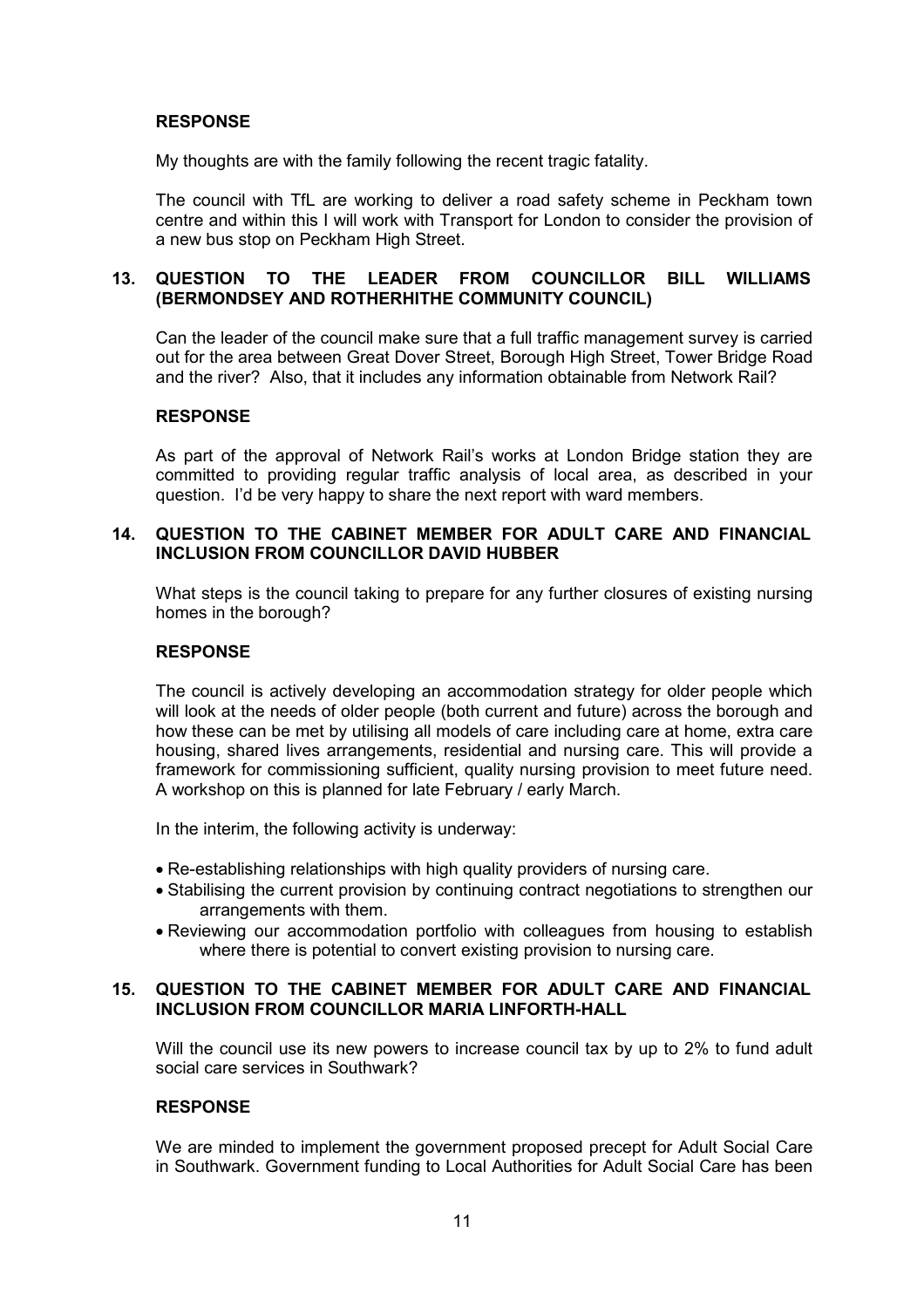significantly reduced year on year since 2010 and this undermines quality care and effective partnership work between the NHS and social care. The c.£1.7m per annum that this precept will raise is of course welcome but wholly insufficient when compared to the cuts that Local Authorities are facing from government. It simply makes no sense to protect the NHS and to, again, cut funding to Local Authorities for Adult Social Care. This is not a whole-system response from government and makes a challenging job for Local Authorities all the more difficult.

The government's decision to postpone the implementation of part 2 of the Care Act [Funding Reform – postponed indefinitely, likely 2020 we're told] leaves people using Adult Social Care services, their families, providers and people working in the sector in a further prolonged period of uncertainty and that is causing some instability in parts of the sector, such as care homes. Should we decide to implement the precept we will use this to stabilise local provision and to invest in quality of care, whilst continuing to lobby Government to finally take a coordinated approach, in support of integration of health and social care and to fairly funding our public care system.

# **16. QUESTION TO THE CABINET MEMBER FOR ADULT CARE AND FINANCIAL INCLUSION FROM COUNCILLOR HELEN DENNIS**

Can the cabinet member give an update on progress on the mental health challenge?

### **RESPONSE**

Southwark Council has recently signed up to the Mental Health Challenge and I would like to congratulate Councillor Dennis who has been appointed as our Mental Health Champion. A working party of councillors has been established who will be raising awareness of mental health issues in the development of council policies and strategies.

The Southwark Mental Health Social Care Review was completed in August 2015. It is a vision paper which details what is needed for effective change for delivering mental health social work nearer the front of the system at the interface of primary and secondary care. In implementing and developing the review, full consultation has happened with partner organisations and full consultation with all staff members and groups.

A steering group has been established with wide membership with our partners e.g. Voluntary Sector, South London and Maudsley (SLaM), Housing, CCG and Local Care Networks, GP's, and Looked after Children.

Meetings are taking place regularly with SLaM to maintain integration that is more focussed on the primary/secondary care interface along with meeting other partner organisations including users and carers as the model of delivery is developed.

The Clinical Commissioning Group (CCG) has now carried out an analysis of the capacity needed to carry out the consultation and drafting of a Southwark Joint Mental Health Strategy, which was a key recommendation of the recent Mental Health Social Care Review. CCG will publish an "expression of interest" for a specialist company to undertake this work within the next two weeks. The council will contribute resources and expertise to this work.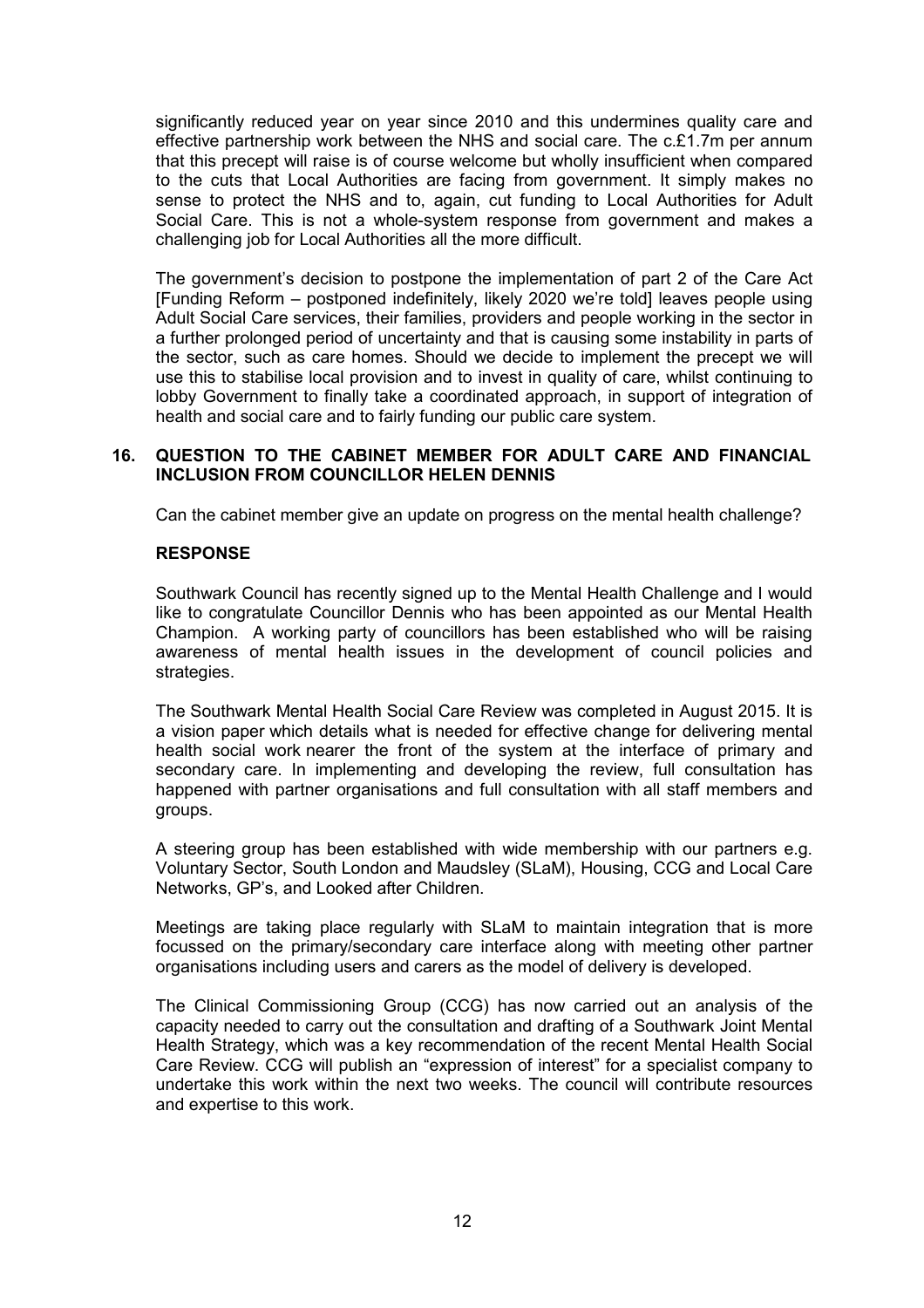# **17. QUESTION TO THE CABINET MEMBER FOR ADULT CARE AND FINANCIAL INCLUSION FROM COUNCILLOR KARL EASTHAM**

How much additional funding would the government's proposed 2% council tax precept for social care raise in Southwark? What proportion of the adult social care budget would this cover?

# **RESPONSE**

The government's proposed 2% precept for adult social care would raise in the region of £1.7m per annum for Southwark. To put this in context, the total budget for adult social care in Southwark is £80,286,536. This year we have to make approximately £30m of cuts to adult social care; the income generated through the precept represents only 5% of that amount so this precept would not even begin to plug the gap in the social care budget.

However any additional funding for social care is welcome and our focus for this additional and ring-fenced funding would be quality of service for older people and adults with disabilities living at home, in extra care housing, in care homes and especially in nursing care homes. Building on the Southwark Ethical Care Charter which is already making a significant difference to residents with care and support needs, our focus for investment is quality of care – treating our residents with dignity and respect and treating care staff fairly.

### **18. QUESTION TO THE CABINET MEMBER FOR ADULT CARE AND FINANCIAL INCLUSION FROM COUNCILLOR ELEANOR KERSLAKE**

How many 11 year olds in the borough have taken up the Smart Savers offer and signed up to the credit union?

#### **RESPONSE**

In total 512 vouchers have been redeemed by 11 year olds signing up to the credit union through the council's Smart Savers offer, which is an 11% take up rate. 91% of vouchers used were to create a new account, rather than applied to existing credit union accounts and 56 other accounts have also been set up at linked addresses (e.g siblings). There has been a 29% increase overall in junior accounts at the credit union. The average balance on new accounts is £33, indicating additional monies being paid in and few withdrawals. We will be sending out the vouchers for this year just before February half term.

### **19. QUESTION TO THE CABINET MEMBER FOR ADULT CARE AND FINANCIAL INCLUSION FROM COUNCILLOR ELIZA MANN**

Please set out the number of new requests for adult care social services that have been made by both vulnerable and non-vulnerable residents over the past five years and how many of each category have been accepted or rejected each year?

#### **RESPONSE**

The number of requests for adult social care services in each of the last five years are set out in the table below.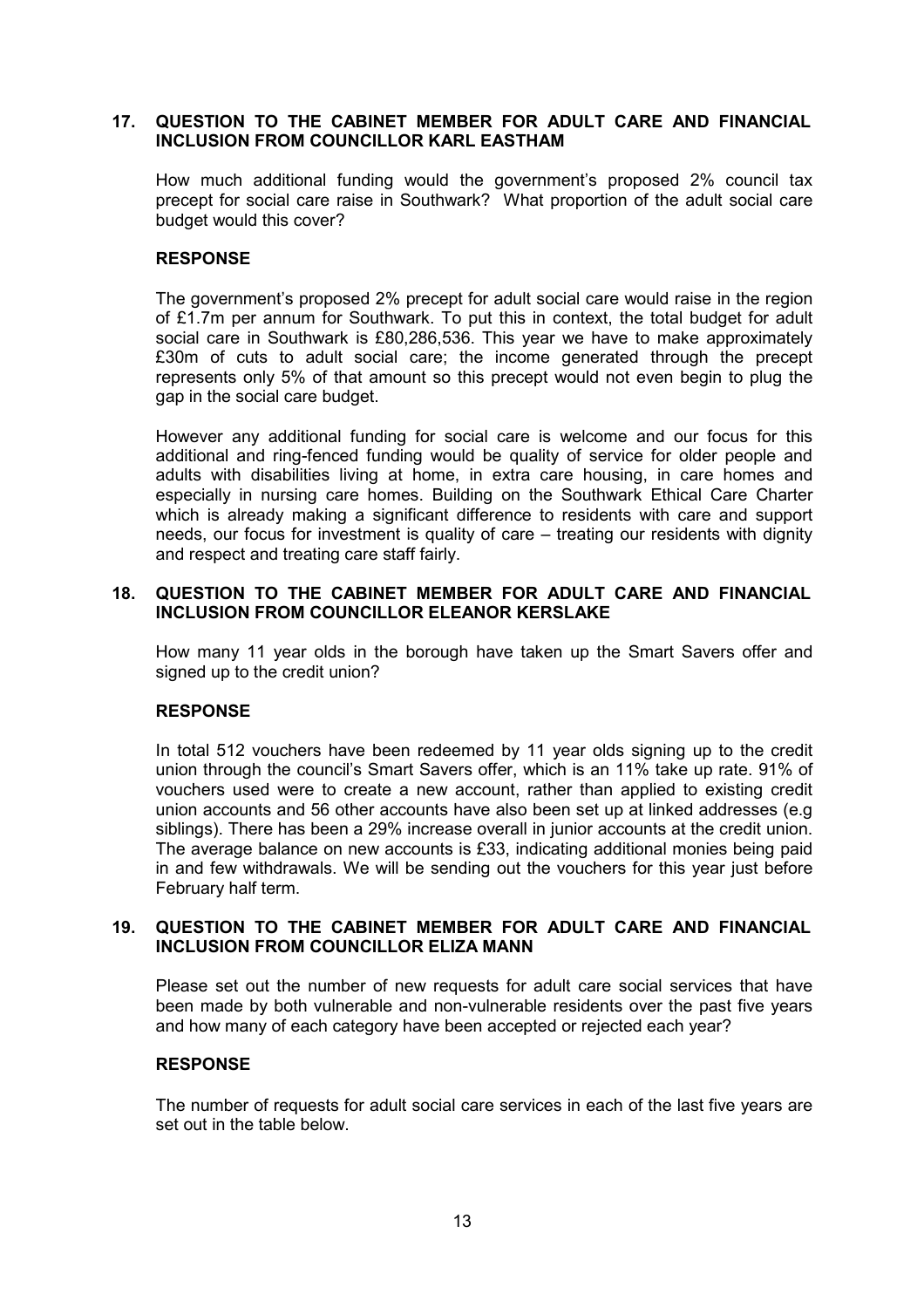| Year                                                                                                                           |         |                  |         |                                                            |  |  |  |  |
|--------------------------------------------------------------------------------------------------------------------------------|---------|------------------|---------|------------------------------------------------------------|--|--|--|--|
| 2010/11                                                                                                                        | 2011/12 | 2012/13          | 2013/14 | 2014/15                                                    |  |  |  |  |
| 2740                                                                                                                           | 1975    | 2155             | 2210    | 2235                                                       |  |  |  |  |
| 3515                                                                                                                           | 3030    | 3865             | 4895    | 3940                                                       |  |  |  |  |
| 6255                                                                                                                           | 5005    | 6020             | 7105    | 6175                                                       |  |  |  |  |
| Annual Referrals, Assessments and Packages of Care (RAP)<br>returns, Tables A11, R2 and R3, HSCIC (discontinued<br>$2013/4$ ). |         |                  |         |                                                            |  |  |  |  |
|                                                                                                                                |         |                  |         |                                                            |  |  |  |  |
|                                                                                                                                |         | 2014/15), HSCIC. |         | Short and Long Term Support (SALT) return, Table STS1 (for |  |  |  |  |

All of those who are offered services can be considered to be "vulnerable", people who are not offered services have needs which are assessed as not being substantial or critical. Additionally, the council funds many voluntary sector services for people with lower level needs and sign-posts residents and carers where appropriate.

#### **20. QUESTION TO THE CABINET MEMBER FOR ADULT CARE AND FINANCIAL INCLUSION FROM COUNCILLOR REBECCA LURY**

What has been the initial response from GPs and the Clinical Commissioning Group (CCG) to the introduction of debt advisers in GP surgeries?

### **RESPONSE**

In partnership with the NHS Clinical Commissioning Group (CCG) and other organisations, the council's local support team (Rightfully Yours) commenced a six month pilot working in one of Southwark's GP surgeries from the 9 December 2015.

With support from both the CCG and from GPs, they are providing patients attending Bermondsey Spa Medical Centre with debt support and guidance. Local support officers are based in the surgery all day on Wednesday and on Thursday afternoons. They are available to answer any queries direct from visitors to the centre and to receive any specific referrals of patients from their GPs.

GPs have told us that there is a link between an individual's capacity to manage personal finances and their health and well being. We are keen to respond to this link in a positive way so that we may help find the root cause of any financial problems that an individual may have and therefore help to improve their general health. GP's and CCG have been very positive about the pilot to date and continue to support our presence at their surgery. To date, 20 patients have been referred to us and we are continuing to work with the practice manager to increase awareness of the service being offered, both to GPs and to their patients. We are monitoring outcomes so that a decision can be made later this year on whether to roll out this service to other surgeries in Southwark.

## **21. QUESTION TO THE CABINET MEMBER FOR ADULT CARE AND FINANCIAL INCLUSION FROM COUNCILLOR SUNIL CHOPRA**

Can the cabinet member give an update on the progress of the ethical care charter?

# **RESPONSE**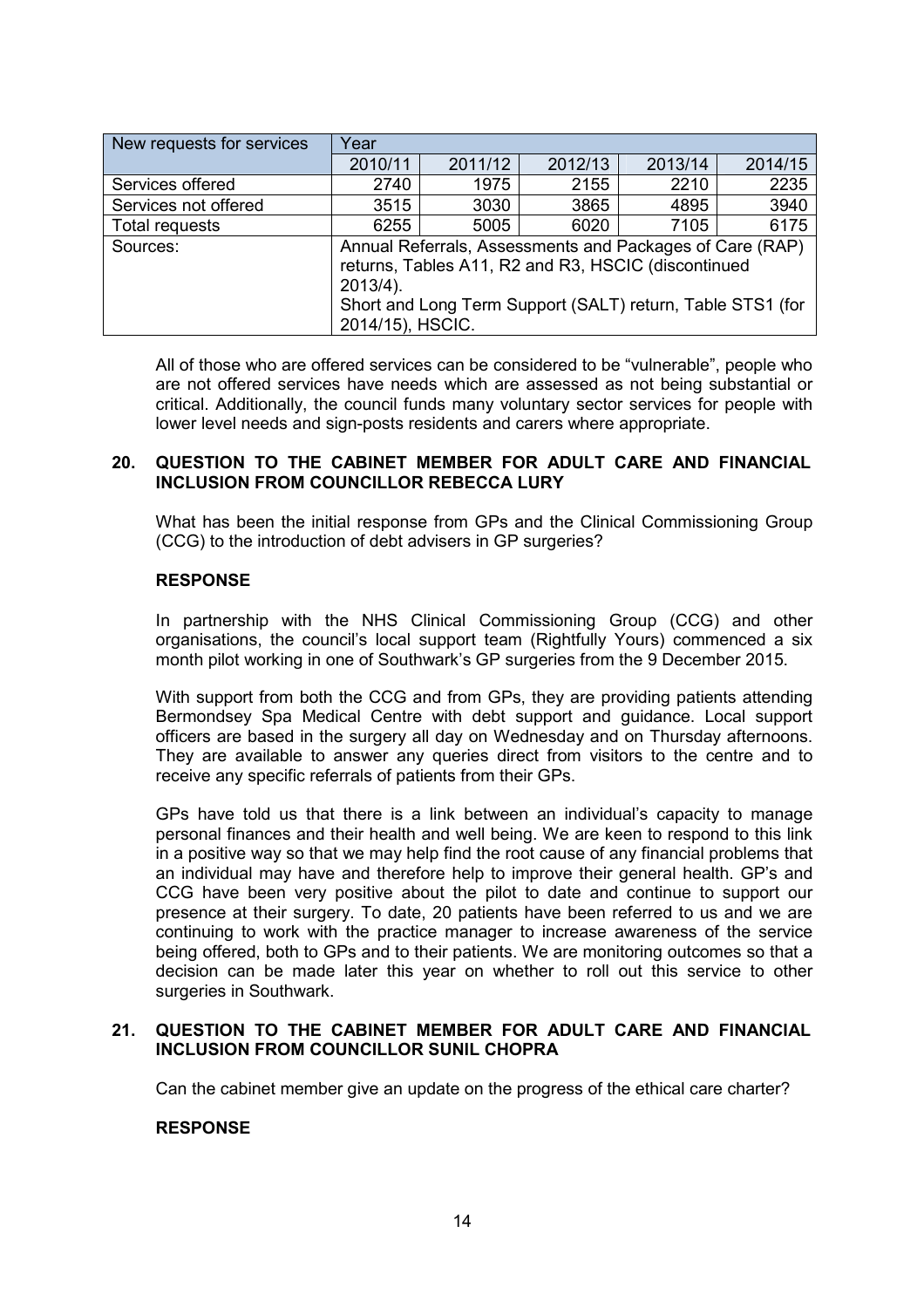The Southwark Ethical Care Charter has been implemented in all directly contracted home care services. This has improved staff retention and subsequently provided better continuity of care and lower levels of complaints amongst these services compared to the previous year. The council is currently concluding an extensive engagement programme which has included both care workers and people who use the service before advertising for new home care contracts that will ensure that all spot purchased and children's home care is fully covered by the Southwark Ethical Care Charter by the end of the next financial year.

## **22. QUESTION TO THE CABINET MEMBER FOR ADULT CARE AND FINANCIAL INCLUSION FROM COUNCILLOR EVELYN AKOTO**

Can the cabinet member give an update on the progress of the work to make Southwark an Age Friendly Borough?

### **RESPONSE**

The council was awarded Age Friendly Borough status by the World Health Organisation in the summer of 2015 so we already have a solid foundation to build on.

Over the last few months, colleagues have been working with local organisations that represent and support older people, and key partners, on our community conversation and cabinet will consider our co-produced action plan in the spring.

Additionally Southwark is working to become a Dementia Friendly Community and has just been accepted on the national programme which means that in partnership with Southwark Dementia Action Alliance, we can issue accreditation to local organisations and businesses in our community that are taking action to be supportive of people with dementia.

### **23. QUESTION TO THE CABINET MEMBER FOR CHILDREN AND SCHOOLS FROM COUNCILLOR JAMES OKOSUN**

What progress has there been implementing each of the Childcare Commission recommendations?

#### **RESPONSE**

The cabinet gave its response to the Childcare Commission in July 2015 and a full report on progress and further actions will be presented to Cabinet in April 2016.

## **24. QUESTION TO THE CABINET MEMBER FOR CHILDREN AND SCHOOLS FROM COUNCILLOR ANDY SIMMONS**

Can the cabinet member confirm the number of additional reception places that will be available from September 2016?

#### **RESPONSE**

An additional 330 permanent reception places, and an additional 120 temporary reception places will be provided in September 2016, totalling 450 additional places for reception age children at the beginning of the next academic year.

Since September 2008, the authority has added 800 places to reception provision, an increase of around 25%.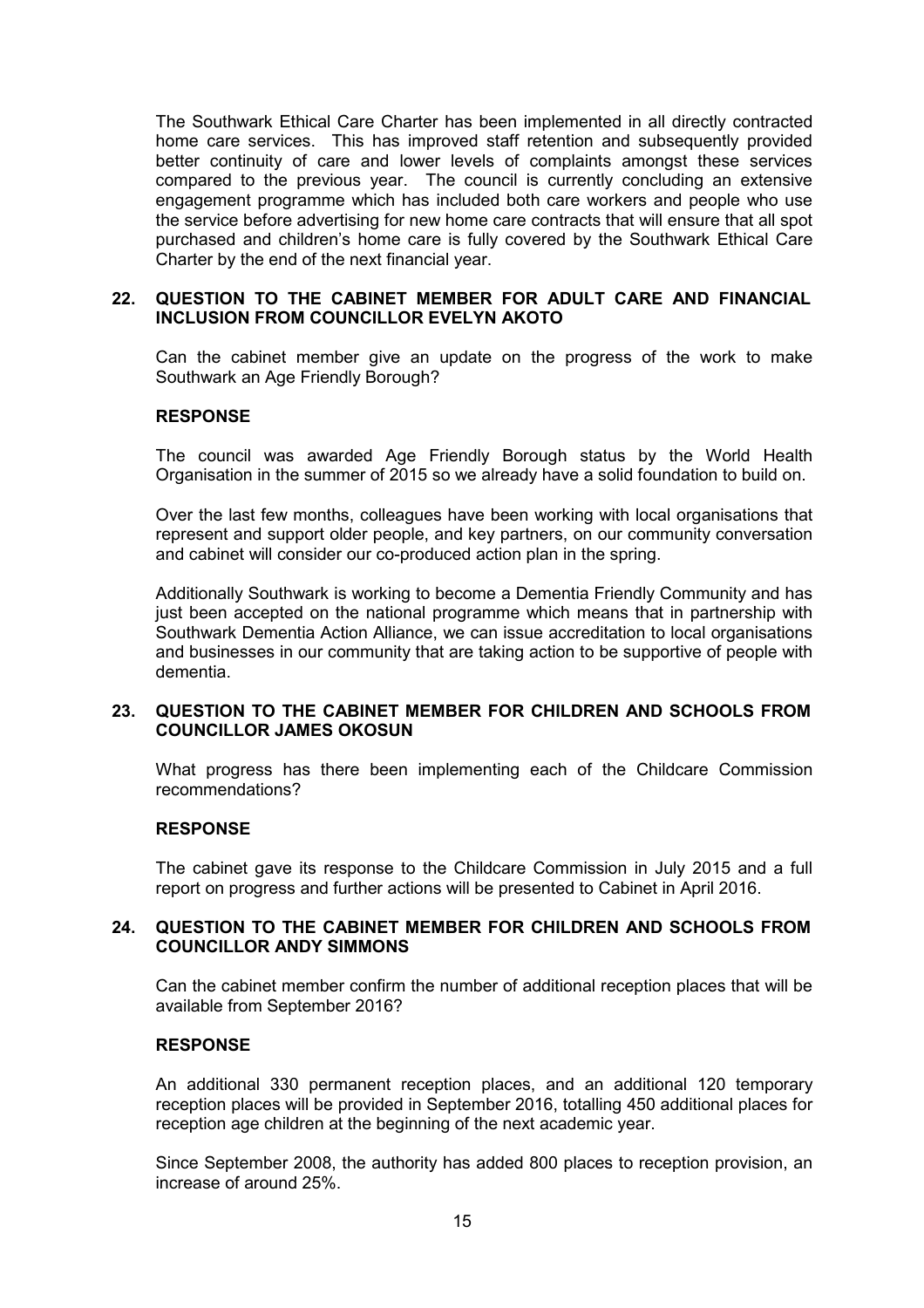# **25. QUESTION TO THE CABINET MEMBER FOR CHILDREN AND SCHOOLS FROM COUNCILLOR RADHA BURGESS**

Can the cabinet member give an update on the implementation of the council tax exemption for Southwark foster carers and adopters?

### **RESPONSE**

Southwark Council recognises that foster carers and adopters play a vital role in looking after children and young people in Southwark. This initiative recognises the huge commitment foster carers and adopters make particularly to some of our most vulnerable children in our borough. From 1 April 2015, foster carers who live in Southwark have been eligible to receive a discretionary relief from council tax if they are actively fostering, or will be actively available to foster, one or more young persons under an arrangement with the council. During 2015/16, 63 foster carers have been awarded council tax relief of £47,385.30 and the relief will continue to be available in 2016/17.

Council tax exemption for new adopters, who live in Southwark and adopt Southwark children, will be covered through post-adoption benefit payments, with council tax being paid for two years post-adoption.

### **26. QUESTION TO THE CABINET MEMBER FOR CHILDREN AND SCHOOLS FROM COUNCILLOR SUNNY LAMBE**

Can the cabinet member explain what work is being done to ensure that pupil premium for eligible three and four year olds is being claimed?

# **RESPONSE**

The Early Years Pupil Premium (EYPP) was introduced across the country from April 2015 and is targeted at children aged three and four who meet certain funding criteria, similar to those used to assess eligibility for free school meals. The funding of up to £302 per annum is paid to the early years setting that the child is attending in order to provide for the needs of disadvantaged children.

Southwark has ensured that all early years settings with three and four year old children are aware of EYPP through providing briefings, both through meetings and letters. This has involved schools, private, voluntary and independent sector settings as well as childminders.

Southwark also has an important role in checking which parents are eligible for funding. Parents complete an application form and these are sent by the early years provider to the council to be checked. The setting is then advised which children are eligible for funding.

Finally, Southwark is responsible for making EYPP payments to the providers. Schools, nurseries and childminders provide a census return to the local authority each term with details of which children are receiving free nursery education. This now includes details of which children are entitled to EYPP, and this is used to calculate the EYPP payments made to the setting.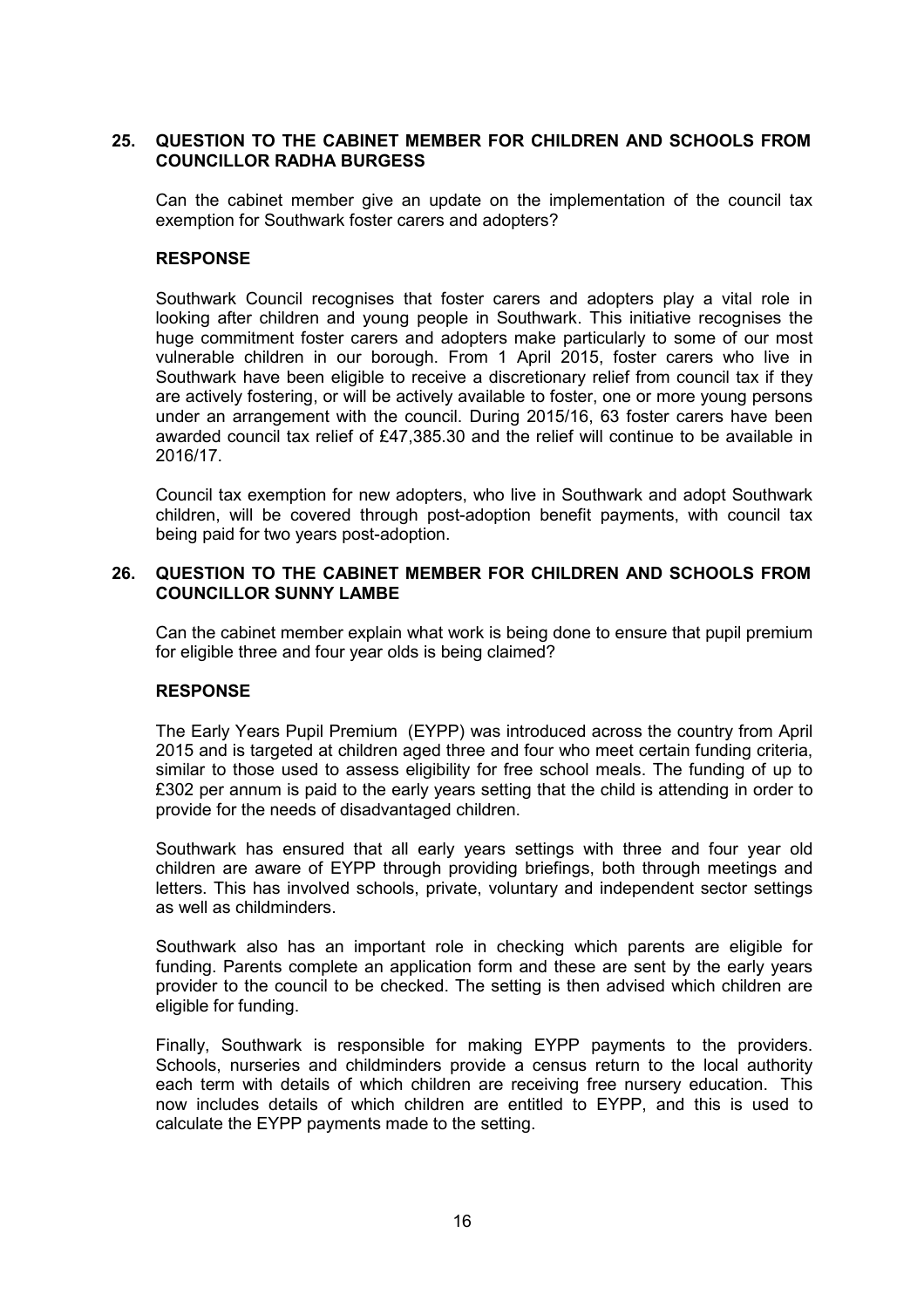### **27. QUESTION TO THE CABINET MEMBER FOR ENVIRONMENT AND THE PUBLIC REALM FROM COUNCILLOR ROSIE SHIMELL**

Please confirm the overall number of flytipping incidents and actions recorded by the council in 2014-2015.

#### **RESPONSE**

The council has a very strong record on clearing fly tipping quickly and efficiently. A total of 5,563 reports of fly tips were received by the council between April 2014 and March 2015. Over 98% of these were cleared within 24 hours of being reported.

In addition to this, the cleaning service cleared an additional 20,020 fly tips proactively, before the public had seen and reported the flytipping. This demonstrates that the council clears the vast majority of fly tips before the public even see them.

These figures are collated on a monthly basis and sent to DEFRA where they are published and available to view on their website by accessing the 'Flycapture' database. While some other boroughs only record fly tips reported by the public, Southwark ensures we report all fly tips in the borough, including those collected proactively.

We recognise that fly tipping is still a problem in the borough despite our good record of clearing it, so we are also working to reduce fly-tipping through enforcement, wardens, police and cleaning all working in the same service area, so that real joined up working is finally possible. This will mean a 'whole council' approach to these problems.

### **28. QUESTION TO THE CABINET MEMBER FOR ENVIRONMENT AND THE PUBLIC REALM FROM COUNCILLOR DAMIAN O'BRIEN**

What steps is the council taking to re-introduce the cycle to work scheme for its employees?

#### **RESPONSE**

As part of the council's workforce strategy, officers are exploring the re-introduction of the "cycle to work" scheme as a benefit for employees.

Two potential scheme providers have been identified, with a view to launching the scheme in spring 2016.

### **29. QUESTION TO THE CABINET MEMBER FOR HOUSING FROM COUNCILLOR JAMES BARBER**

Please provide a table showing how long the council has taken to approve applications by leaseholders and freeholders for works to their homes over the past five years (broken down by the number of each group receiving permission within periods of 1-3 months; 3-6 months; 6-9 months; over 9 months in each year).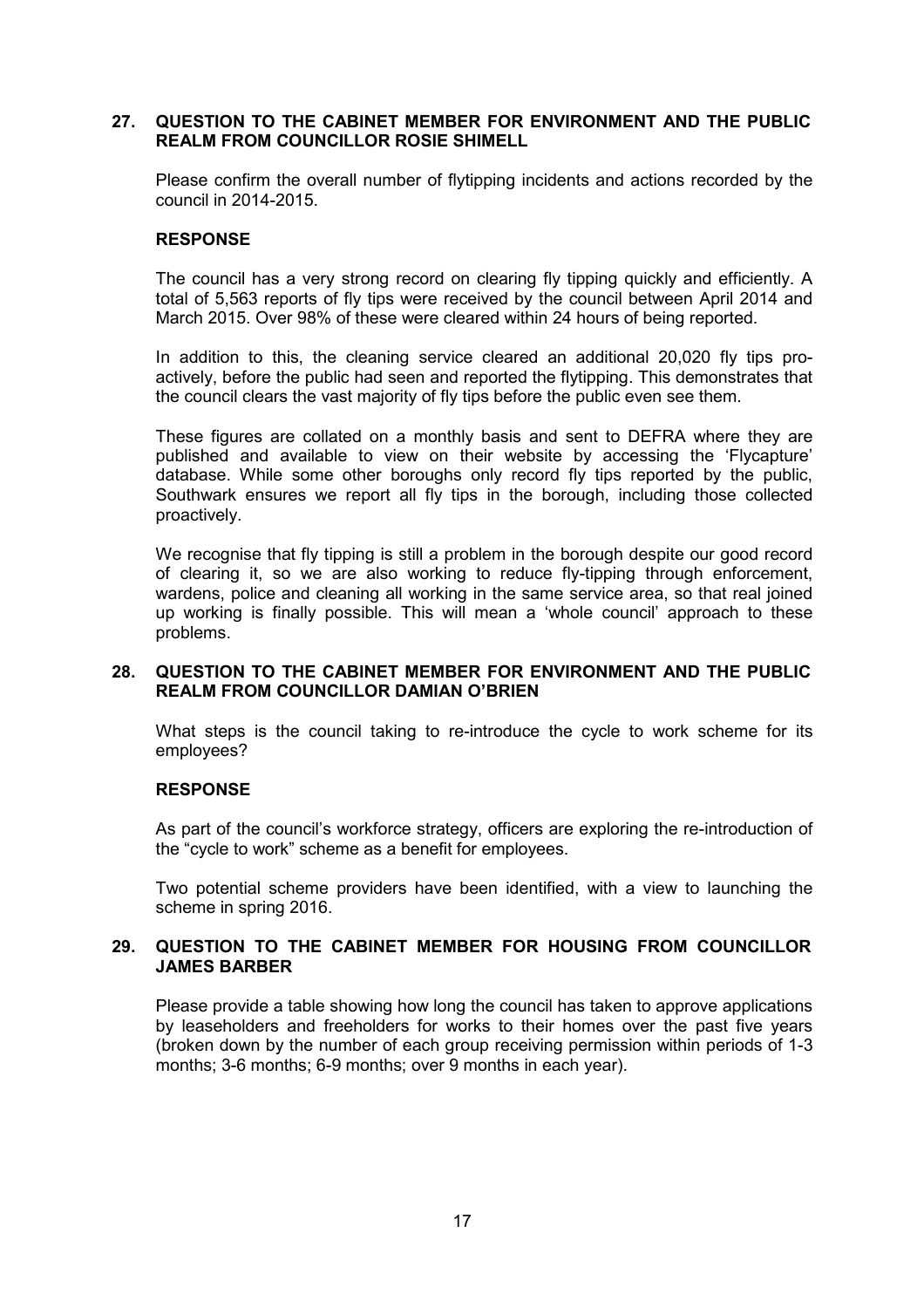|      |                                    | <b>Overview</b>        |                              |                              | <b>Timeframe for Consent in</b><br><b>Principle to be granted</b> |                                 |                |                    |                    |                |
|------|------------------------------------|------------------------|------------------------------|------------------------------|-------------------------------------------------------------------|---------------------------------|----------------|--------------------|--------------------|----------------|
| Year | <b>Total applications received</b> | Applications withdrawn | <b>Applications Declined</b> | Consent in Principle Pending | Consent in Principle granted                                      | months<br>$\mathsf{m}$<br>Up to | 3-6 months     | months<br><b>ტ</b> | months<br>$9 - 12$ | Over 12 months |
| 2009 | 18                                 | 9                      | 0                            | 0                            | 9                                                                 | $\mathbf{1}$                    | $\mathbf{1}$   | $\mathbf 1$        | 3                  | 3              |
| 2010 | 37                                 | 17                     | 0                            | 0                            | 20                                                                | 7                               | $\overline{2}$ | $\mathbf{1}$       | $\mathbf{1}$       | 9              |
| 2011 | 179                                | 82                     | 3                            | $\overline{1}$               | 93                                                                | 67                              | 11             | 5                  | $\overline{2}$     | 8              |
| 2012 | 198                                | 83                     | $\overline{2}$               | 4                            | 109                                                               | 81                              | 10             | 8                  | 0                  | 10             |
| 2013 | 290                                | 149                    | 3                            | 10                           | 128                                                               | 89                              | 14             | 13                 | 5                  | 7              |
| 2014 | 252                                | 89                     | 8                            | 46                           | 109                                                               | 50                              | 11             | 10                 | 17                 | 21             |
| 2015 | 195                                | 13                     | 4                            | 103                          | 75                                                                | 64                              | 8              | 3                  | $\mathbf 0$        | 0              |

Please note:

These figures reflect the status of applications for Landlord's Consent to Make Alterations received within each calendar year.

When consent in principle is granted, homeowners are permitted to commence works. Formal consent is provided when the homeowner informs the council that works have been completed, a post-works inspection confirms that all conditions of the consent in principle have been met and all required certifications are in place.

The form of the formal consent may take a number of forms depending on the nature of the works carried out and their effect on the lease/transfer agreement.

The table above shows the number of applications received, withdrawn, declined and given consent in principle, as well as the numbers still pending and the timeframe in which permission was granted. Consent in principle is needed by leaseholders and freeholders before work can commence whilst formal consent is granted once work has been completed and post-work inspection has been carried out to confirm that the conditions of the consent in principle have been met.

The figures above show a significant increase in the number of applications by council leaseholders and freeholders for permission to carry out alterations to their properties. In 2009 there were only 18 such applications, of which 9 were later withdrawn by the applicant, whilst they have exceeded 190 in the last four years. As the figures above show, this has resulted in delays in being able to process this caseload. However, the